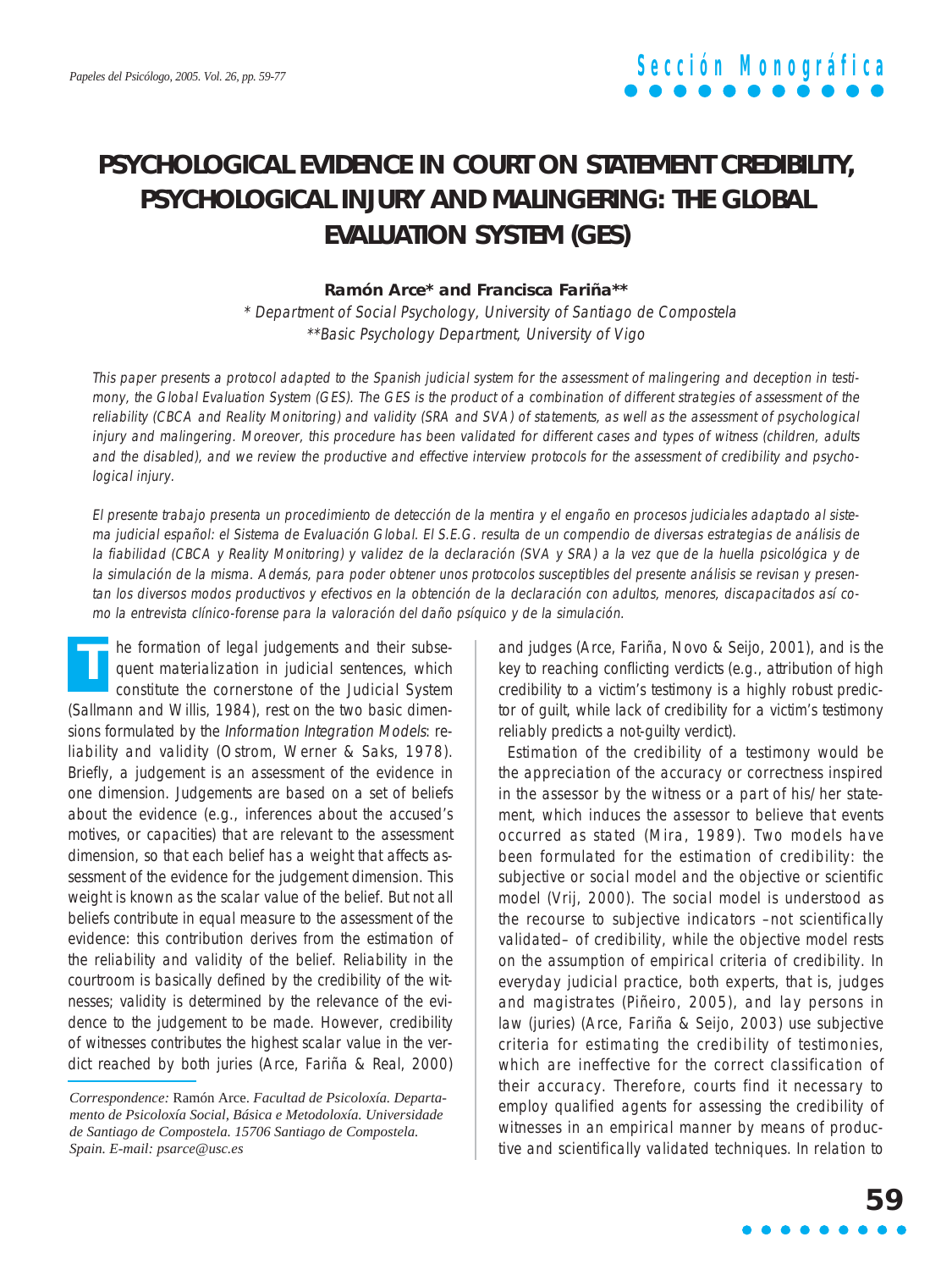this, a review of the literature revealed that the procedures carried out by psychologists based on content analysis of statements were the most effective, classifying correctly, in simulation contexts (that is, with simulated witnesses in the laboratory), between 65% and 85% of statements, while in field studies (i.e., in real conditions) effectiveness reached 100% (Vrij, 2000). Nevertheless, these instruments present some limitations that should be addressed. First, the categories of the diverse procedures proposed for the analysis of content are not homogeneous across systems. Second, they do not usually cover all types of witness (they tend to be proposed for children). Third, these procedures are not accompanied by protocols suitable for assessing evidence in each context (minors, adults, the disabled). Fourth, these procedures do not analyze the entire judicial task (they tend to focus on the alleged victim, ignoring the alleged aggressor, who may be the true victim). Fifth, they are not oriented to the search for psychological injury resulting from the crime: post-traumatic stress disorder (PTSD). Sixth, they do not include appropriate methodologies for clinical assessment in the forensic context in which malingering, or clinical lying, has to be ruled out. And seventh, systems based on statement content analysis proposed for the study of credibility are semi-objective techniques that need adjustment for achieving greater objectivity.

On the basis of the literature on the empirical assessment of statement credibility, and with the aim of addressing the limitations referred to above, we have created (Arce & Fariña, 2002, 2005, in press) a forensic psychological protocol, the result of extensive research and professional experience, which attempts to deal comprehensively with the task, the Global Evaluation System. In its description we shall begin with a brief review of the protocols for obtaining a statement, which constitute essential requirements for applying the categorial systems of content analysis. We shall then present the most productive and effective systems for the analysis of credibility based on content analysis. Thirdly, we shall describe a protocol for assessment of psychological injury resulting from criminal acts and for the detection of malingering. Finally, we shall combine all of the above in a procedure adapted to the Spanish legal context for assessing the reality of memory trace and psychological injury with control of malingering: the Global Evaluation System.

The basic tools for obtaining information from witnesses are interrogations and interviews. It is well known that the success of the interview or interrogation will depend on factors such as interviewer expertise, interviewee's degree of cooperation, time elapsed since the event, and obviously, type of interview (see Memon & Bull, 1999). Interrogations constitute the instrument par excellence for obtaining statements in police and judicial inquiries, but the testimony obtained through them is not productive for the application of systems for the analysis of credibility based on the content of the statements. Likewise, not all types of interview are valid for these purposes. Indeed, structured or semi-structured interviews may introduce misleading information in the accounts of truthful persons (e.g., Loftus, Korf & Schooler, 1988), so that the distortions would derive not from lying, but from the information introduced by the interviewer. Consequently, what is required are interviews in which the interviewer does not influence the information to be recalled by the witness. Interviews in free narrative format, such as cognitive interviews, fulfil this criterion. With regard to these, Köhnken, Milne, Memon and Bull (1999), after a review of the literature, observed that they facilitated higher rates of retrieval of information, especially correct (36%), but also incorrect information (17.5%). However, this does not mean that overall accuracy is greater in one type of interview than in another. In fact, average percentage of correct information for police interviews (interrogations) is 82%, while in the cognitive interview it is 84%. In this line, researchers in the field have proposed narrative interview formats adapted to the context and to the interviewee's capacities. We shall now briefly review each one of these formats.

#### **COGNITIVE INTERVIEW1**

The cognitive interview comprises four general techniques for retrieval of memories:

a) The first of these techniques consists in mentally reconstructing the physical and personal contexts existing at the time of the crime (or the event to be recalled), that is, the reconstruction of contexts. This involves asking the witness to situate him/herself mentally at the scene of the event, taking into account:

**OBTAINING THE STATEMENT**

<sup>&</sup>lt;sup>1</sup> Interviews must be recorded for subsequent content analysis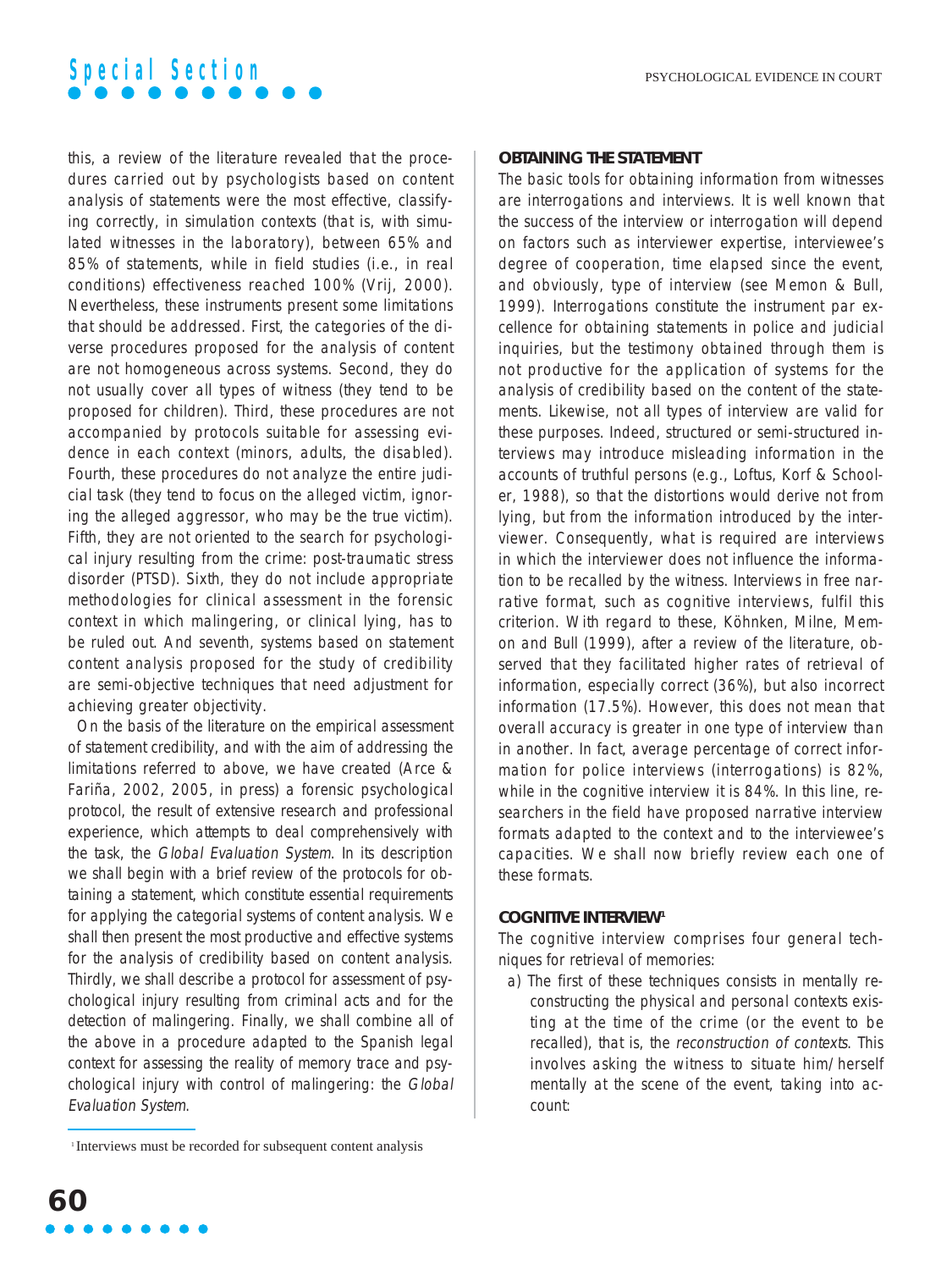-Emotional elements (e.g., try to recall how you felt).

- Sequential elements (e.g., think what you were doing at the time).
- Perceptual characteristics (e.g., think of the scene of the crime and draw the room. What did it smell of? What did you hear?).

The reasoning behind this first technique is Tulving's principle of specific encoding, that is, the contextual information of an event is encoded together with the event and connected in an associative way (Tulving & Thompson, 1973). In turn, verbal recall of the event depends on the degree to which the contextual cues of the situation to be recalled overlap with properties previously encoded (Tulving, 1983). This first cognitive interview technique is similar to that used by judges and the police, the socalled reconstruction of the events, except that the reconstruction in the cognitive interview is carried out mentally.

b) The second technique, *free recall*, consists in asking the witness to recount everything that happened, absolutely everything, including partial information and seemingly trivial or insignificant details, since these can lead to others, associated in the memory, which are indeed relevant. This strategy is especially important when it is necessary to combine the information from different witnesses. Moreover, small details, in certain cases, can produce substantial clues.

By means of these first two techniques, retrieval of the mental image and reporting of all accessible details, an initial version of events is obtained. This statement, therefore, is of a narrative type, leaving the witness to speak without interruptions or questions. It is important to point out the need to ensure, throughout the interview, an appropriate environment for witnesses to concentrate, without noise or people to distract them, and the interviewer must obviously gain witnesses' confidence so that their testimony is as truthful and productive as possible.

c) The third technique, change of perspective, involves trying to encourage witnesses to put themselves in the position of the victim, or of another witness to the event –even the suspect–, and to report what they would have seen if they were in the position of that other person. This technique is based on the work of Bower (1967), who found that subjects, on imagining themselves as characters in a story, recalled more details pertaining to the perspective of the character with whom they had identified than those pertaining to other characters. In this way a second version of the interview is obtained, from a different perspective.

d) The final component is the instruction that invites recall from different starting points, reverse-order recall. In other words, the subject is asked to recount the event in a different order (e.g., from the end to the beginning, from the middle, backwards), with the aim of recovering small details that might have been lost in a narration of events simply in the sequence that they occurred. It is attempted through this technique to reduce the effects of previous knowledge, expectations and schemata on recall, and it may also be effective for eliciting additional details (Memon, Cronin, Eaves & Bull, 1993). In support of the use of this technique Bower and Morrow (1990) point out that we tend to recall the schema or mental model we form of an event, more than the event itself.

**Special Section**

Application of the cognitive interview is not restricted to the reproduction of a single event, but can be extended to for recall of events that occur frequently in a similar manner (Mantwill, Köhnken & Ascherman, 1995). The cognitive interview includes, in turn, supplementary techniques such as:

- a) Memory gymnastics for recall of physical appearance: Did the intruder remind of anyone you know? Was there anything unusual about his/her appearance?
- b) Names: Try to remember the first letter of the name, going through the alphabet one letter at a time.
- c) Objects: Describe the objects that were inside and outside the room. Did they look as if they were heavy?
- d) Conversations and speech characteristics: Did you hear foreign or unusual words? Did you notice any accent? Did they stutter?
- e) Car registration plates: Did the numbers or letters of the registration plate remind you of anything? Were they high or low numbers?

Apart from this standard version of the cognitive interview, Fisher & Geiselman (1992) proposed an improved version, adapted to the judicial context. Nevertheless, the effectiveness and procedure in cognitive terms are the same. The following phases summarize its general improved structure.

- Phase 1. Introductions and personalization of the interview (introductions, addressing interviewee by his/her name).
- Phase 2. Establishing communication (creating a pleasant atmosphere and a rapport by means of neutral questions).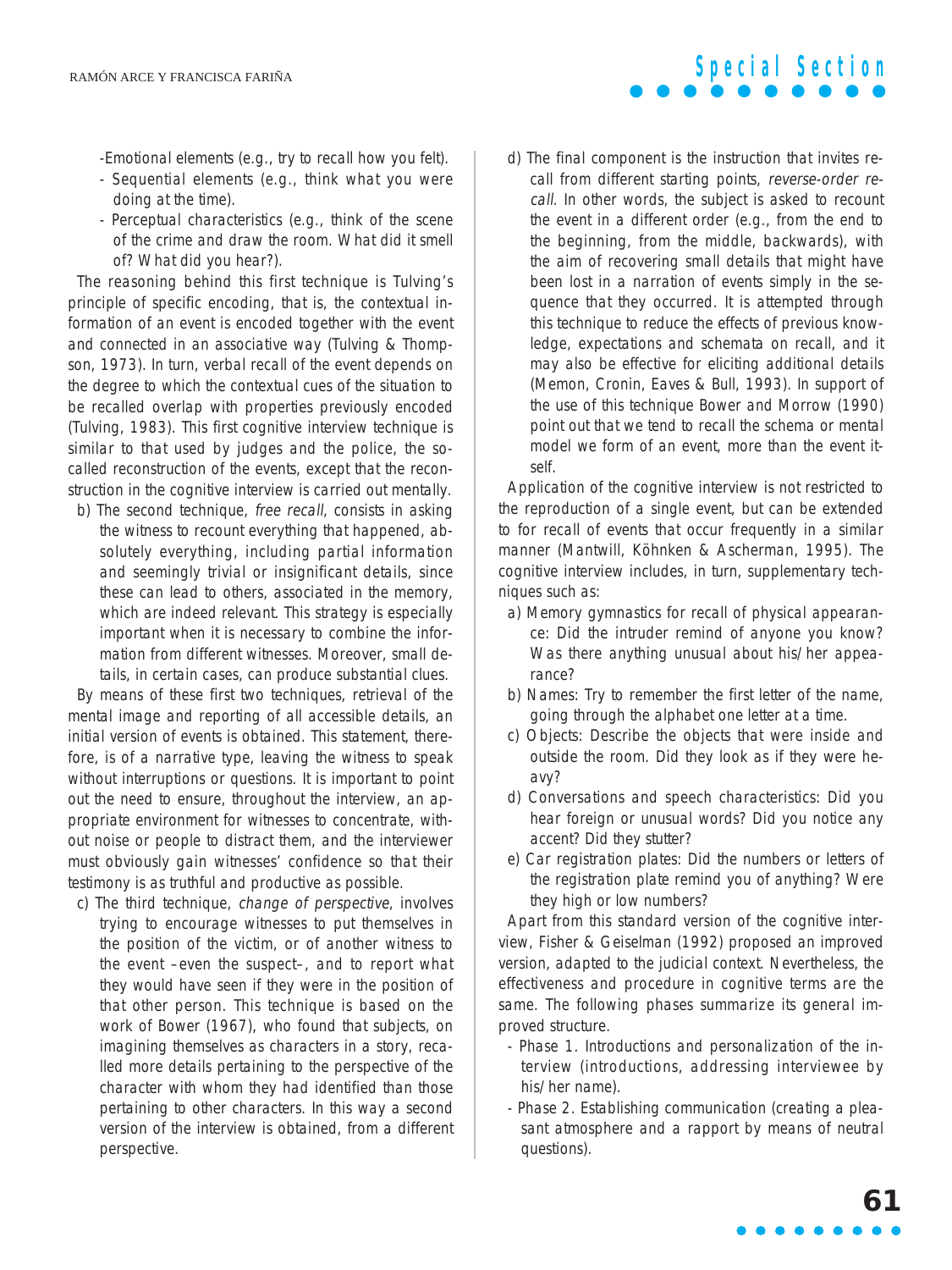- Phase 3. Explanation of the purpose of the interview.
- Phase 4. Reconstruction of contexts.
- Phase 5. Free recall.
- Phase 6. Preparation for the interrogation (interviewee is asked to concentrate hard, to say what comes to mind just as it comes, without making it up; to say, if necessary, I don't understand, I don't know, I don't remember; to activate and compare images).
- Phase 7. Interrogation compatible with the witness (each witness has a different memory sequence of the event, to which the interviewer must adapt).
- Phase 8. Recall from different perspectives.
- Phase 9. Reverse-order recall.
- Phase 10. Summary (made by the interviewer according to what the interviewee has reported).
- Phase 11. Close (emotional warming-down and dissipation of tensions in the interviewee).

#### **INTERVIEWING CHILD WITNESSES**

When witnesses are children, some important points should be borne in mind on using the cognitive interview procedure. First of all, one of the most consistent findings with regard to children's memory refers to performance. Briefly, in free recall tasks children retrieve significantly less information than adults: levels of detail and accuracy in recall of an event increase with age (Davies, Tarrant & Flin, 1989). Second, when the recall task is related to a meaningful and familiar context, the memory abilities displayed by children are greater than when the context is unfamiliar and without meaning for them (Bauer & Mandler, 1990). In other words, in these contexts the information they retrieve is not necessarily less productive and accurate. Given that the main objective of the cognitive interview is to increase the quantity of information recalled, this is the most appropriate procedure to employ with children (Memon & Bull, 1991). Nevertheless, it is necessary to modify the instructions so that the child understands what is being asked of him/her and to adapt the demands of the task to the child's mental capacities.

With the aim of adapting the cognitive interview for children, the British authorities (Home Office and The Department of Health, 1992) appointed Professors Diane Birch and Ray Bull to draw up a protocol for obtaining statements from child witnesses. On the basis of the draft prepared by these professors and discussions with technicians, a specific protocol was drawn up for working with children. Prior to the interview itself, it is recommended to collate information on the child's developmental state, level of language, and physical, social and sexual maturity. The protocol consists of four phases to be implemented by the interviewer in the following specific order: understanding and rapport, free recall, interrogation and conclusion. The first phase, understanding and rapport with the child, is of fundamental importance for obtaining the statement. If the child is not relaxed and comfortable, there will not be a good flow of communication. Moreover, it should be borne in mind that children are generally brought up not to speak to strangers. Therefore, it is recommended to begin by talking about neutral topics, such as hobbies, friends or school. Interviewers should also be especially careful with children who might feel guilty or think they have done something wrong. Thus, the interviewer must insist upon and make very clear the need for the interviewee to tell the truth. Finally, the object of this first phase is to inform the child about what is expected of him/her from that point on.

In the second phase, free recall, witnesses are asked to recount everything that happened (e.g., Is there anything you'd like to tell me? Do you know why we're here?). The interviewer can act as a facilitator, but must never formulate specific questions. Particular attention should be paid to the child's possible cognitions. In fact, child witnesses often think the adults already know what happened, or believe they should not give information about the events (as pointed out previously, children are generally told not to talk to strangers). Therefore, it is important to stress to them that they must tell everything. Throughout the interview, the interviewer should adopt a posture of active listening, resisting the temptation to intervene during pauses and long silences.

In the third phase, interrogation, the following order of priority should prevail in the formulation of questions: open questions, specific but not leading questions, closed questions and deep questions. Once the interviewer is totally satisfied that the free recall is finished, he/she may, where appropriate, pose open questions so that the child provides more information on some points that need clarification. However, it is important to bear in mind that questions of the form why? may cause feelings of quilt in the child, so that some caution should be exercised. Moreover, both reformulation of questions and requests for repetition of a response should be avoided, given that these can be interpreted as criticism, or that the answer was wrong,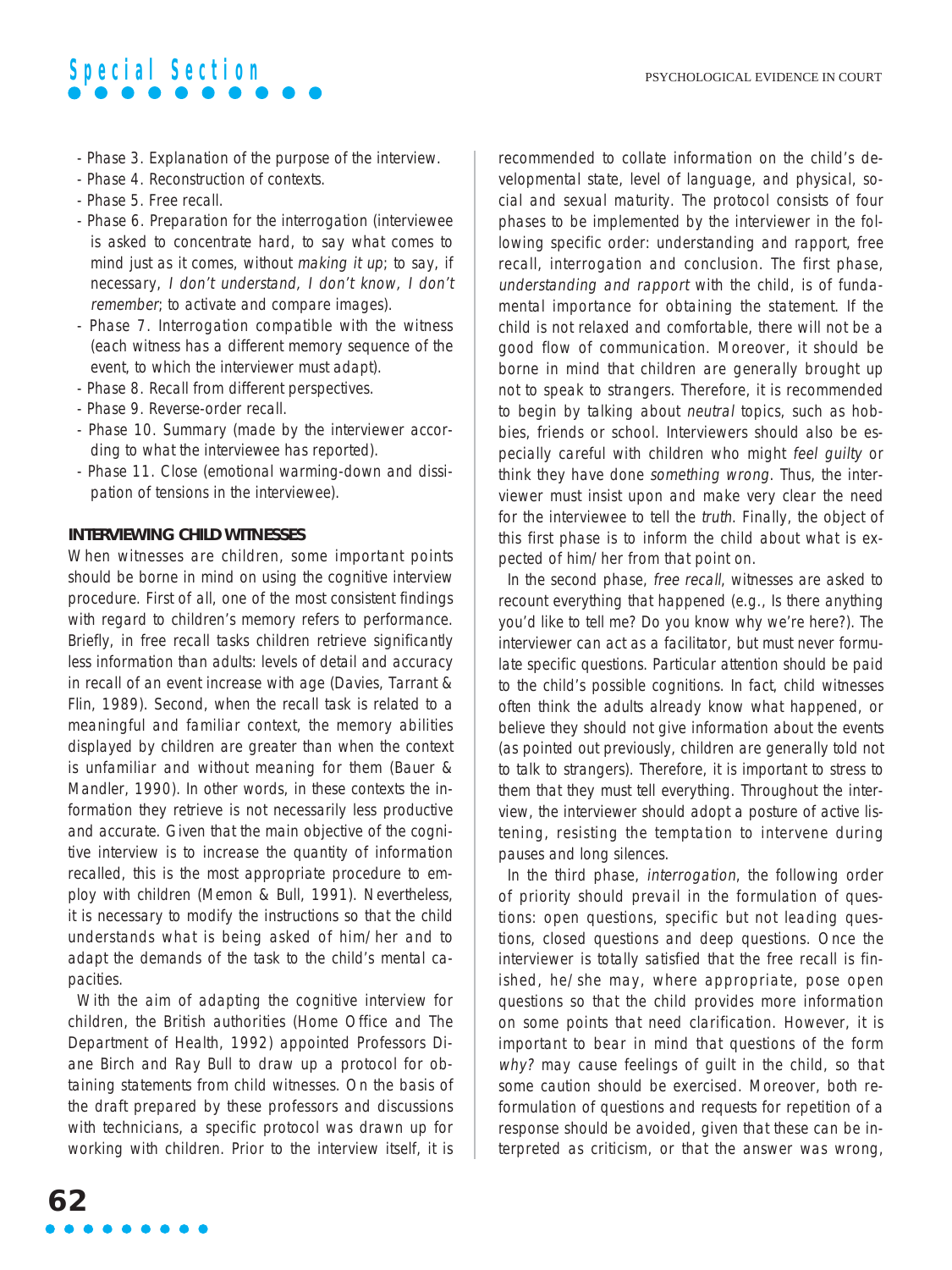respectively. The purpose of specific questions will be to clarify certain responses previously obtained. Even so, effective control should be exercised over inherent suggestion in this type of question –that is, the question should not imply its own answer. Likewise, questions with bipolar response alternatives (such as yes vs. no) should be excluded at this point of the interview. In any case, the content of the questions will be mediated by the child's level of development. Closed questions, on the other hand, will be employed if the previous types have failed to produce the desired results. Questions with only two response alternatives should be avoided as far as possible, given that children display a tendency to choose the first available option, especially if it is yes; therefore, if this type of question becomes unavoidable, witnesses should be provided with an escape route, such as don't know or don't remember. Finally, the interviewer may formulate deep questions, which are those whose reply is implicit in them. In contrast to the proposal of the original protocol, we feel it inadvisable to ask about the identity of the perpetrator of the crime, for two reasons. First of all, it is not the expert investigator's task to identify the criminal, but rather to reach a judgement on the reliability of the facts described. Second, it would be imprudent to give names, since our procedures for the assessment of reality are for events, so that the intentional transposition of persons cannot be detected by them.

The fourth phase, the close of the interview, consists in a recapitulation in which the interviewer inquires, using language adapted to the child's level of development, whether what has been reported in the interview is correct; and a rounding off, in which the aim is to bring down the levels of anxiety and tension (as at the beginning of the interview, the interviewer employs neutral questions, thanks the interviewee for his/her cooperation, and lets him/her know that he/she has been of help).

To this general protocol, we have added some complementary procedures for specific cases. First, when dealing with information on concepts that the child had not yet operativized adequately, such as the estimation of time or length, we resort to comparisons with well-established referents. Thus, if we want to know the duration of a particular event, we can compare it with school breaktime (e.g., was it shorter, longer or the same length as breaktime? If the answer is that it was shorter, it probably lasted less than half an hour). Sec-

#### ond, we employ complementary types of language for those cases in which the child's level of linguistic development advises it; that is, there are times when the minor has the images of the facts in mind, but lacks the linguistic skills to transform them into words, or this lack of ability makes the statement very short, and thus unsuitable for our purposes. In these cases, using other communication procedures with the child is not only appropriate, but also advantageous. The communication systems we employ are drawings or acting out of the mental images in question. Obviously, these types of communication are complementary, and should not be used in isolation, since they can easily lead to misinterpretation. However, when child witnesses describe or try to describe events or actions they do not understand, and for which they lack vocabulary, they can draw them, point to them on a model or doll or on themselves, act them out, or represent them using objects. It should be borne in mind that it is inadvisable to use anatomically correct dolls, since these have a high probability of causing errors in the expert's interpretations (Dammeyer, 1998), and because the memory

be for clarification and complementary, and would never in itself constitute evidence for prosecution. How can we decide on whether to use the cognitive interview or the children's protocol? The basic difference between the two procedures resides in the cognitive abilities demanded of the child. The cognitive interview requires, for example, the capacity for empathy, for change of perspective. Therefore, if this capacity is assumed to be acquired gradually from age 8 or 9 (Vrij & Winkel, 1996), it is advisable to use the protocol for children with minors under 8. In any case, children under 7 have difficulty following the techniques involved in the cognitive interview (Memon, Cronin, Eaves & Bull, 1996). And even if the cognitive interview may be effective for those over age 7, there are some risks, such as those deriving from the fact that the responses can be demand-led (Memon, Wark, Bull, & Köhnken, 1997). In cases of doubt, it is advisable to begin with the cognitive interview and, if a lack of cognitive skills is noted in the interviewee, to change to the protocol for children. We have found this system to be practicable, and that it does not lead to distortions.

elicited through this type of figure also increases the number of incorrect responses among younger children (Goodman et al., 1997). In any case, it should be clear that the information obtained by these means can only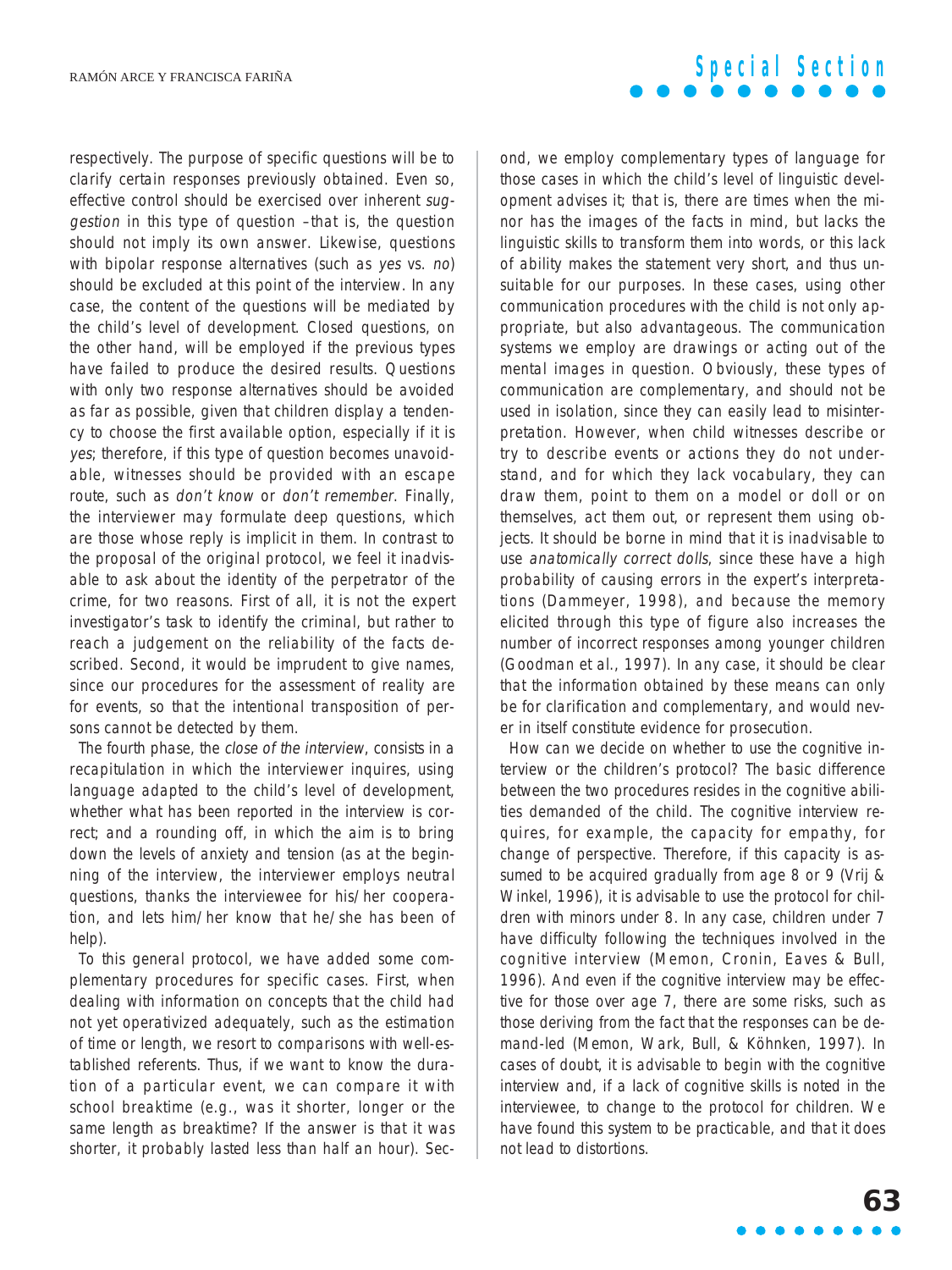

#### **INTERVIEWING DISABLED PERSONS**

The scientific literature on interviewing disabled persons is extremely scarce, and there is a glaring need for more studies on the specific techniques to be applied (Bull, 1995). In fact, research has found that through the cognitive interview, 32% more correct information is retrieved, but that at the same time, there is a significant increase in the quantity of confabulation. In any case, of even more concern are the problems related to leading questions, to closed questions and to deep questions. In this line, Cahill et al. (1988, cited in Bull, 1995) have drawn up a list of aspects to be avoided by interviewers:

- a) Acquiescence of witnesses with leading or suggestive questions, so that the reply is that which was asked for.
- b) Undue pressure that leads witnesses to confabulate (e.g., to feel as though they were part of an event they did not in fact witness).
- c) Repeatedly asking questions about a particular point, leading witnesses to make conjectures or deviate from their initial response (repeated questions lead interviewees to assume that their first answer was not correct).
- d) Haste in labelling the language used by these witnesses as ambiguous or inadequate.
- e) Offering descriptions to witnesses with difficulties for finding their own words (e.g., "if the jacket was not dark or light, then, would you say it was a kind of brown?").
- f) Providing witnesses with closed response alternatives (e.g., "Did he have a revolver or a rifle?).
- g) When the witness uses a tag such as you know?, the interviewer should proceed in a way that allows the extraction of information (one possibility is for the interviewer to tell the witness directly that he/she does not know, and that he/she wants the witness to explain).
- h) Ignoring a previous fragment of information from the witness that does not fit with the interviewer's assumption of how events occurred.
- i) Failure to understand everything the witness relates.
- j) Failure to check, using all appropriate means, that the witness has been understood.

Given the current state of the literature, and in response to demands from the courts, Arce, Novo and Alfaro (2000) drew up some guidelines and a protocol for these cases. Prior to evaluating the testimony of a supposedly disabled person, it is necessary to determine their capacity as a witness. Under the Spanish judicial system, there is in fact a general obligation to testify: the LECrim (Art. 410) states that all persons resident in Spain, be they Spanish or foreign, are obliged to respond to the call to testify in judicial proceedings. At the same time, however, it establishes a series of exemptions from this obligation, among which are physical or moral incapacity (V. Art. 417, para. 3).

The procedure begins with the application of the corresponding Wechsler scales, generally the WAIS. These provide highly reliable information on the person's intellectual capacity, and are also a robust indicator of brain lesion. Specifically, in the WAIS, we are alerted to possibly relevant lesions by those results with a significant difference between the verbal and manipulative subscales (some authors use a criterion of >10 points, while others use >15) (see Wechsler, 1976, for a review) and, in the case in question here, the manipulative coefficient should be higher than the verbal one (possible organic lesion in the left hemisphere).

Likewise, interviews and the subject's antecedents will contribute important information for defining whether or not a lesion is a possibility, as well as data on the extent of incapacity. However, not all brain lesions incapacitate subjects for giving information, even in those cases in which they may be incapacitated as courtroom witnesses.

Thus, once a possible lesion or deficit has been detected, the experts set out to identify the areas –above all the cognitive ones– affected. The recommended tools are the Test Barcelona (Peña-Casanova, 1990) and the ERFC (Gil, 1999), for their reliability and because they combine in a single instrument the evaluation of the areas that a permit a testimony to be adapted in accordance with the witnesses' limitations.

Initially, the operative lesions are classified into aphasias, alexias and acalculias. Obviously, the lesions tend to relate to one of these. However, each grouping is subdivided into areas. After the global assessment, it is necessary to make an assessment of the adequacy of the witness's testimony (i.e., identification of accessible areas, deficient areas and forms of obtaining the testimony), and the conditions under which a reliable testimony can be obtained (e.g., a statement made to a forensic psychologist expert in this type of assessment may be valid, but not one given to judges, police or lawyers). Thus, for example, a person with anomia and orophonatory praxis may display difficulties in verbally identifying behaviours and may mix up words (e.g., bandage and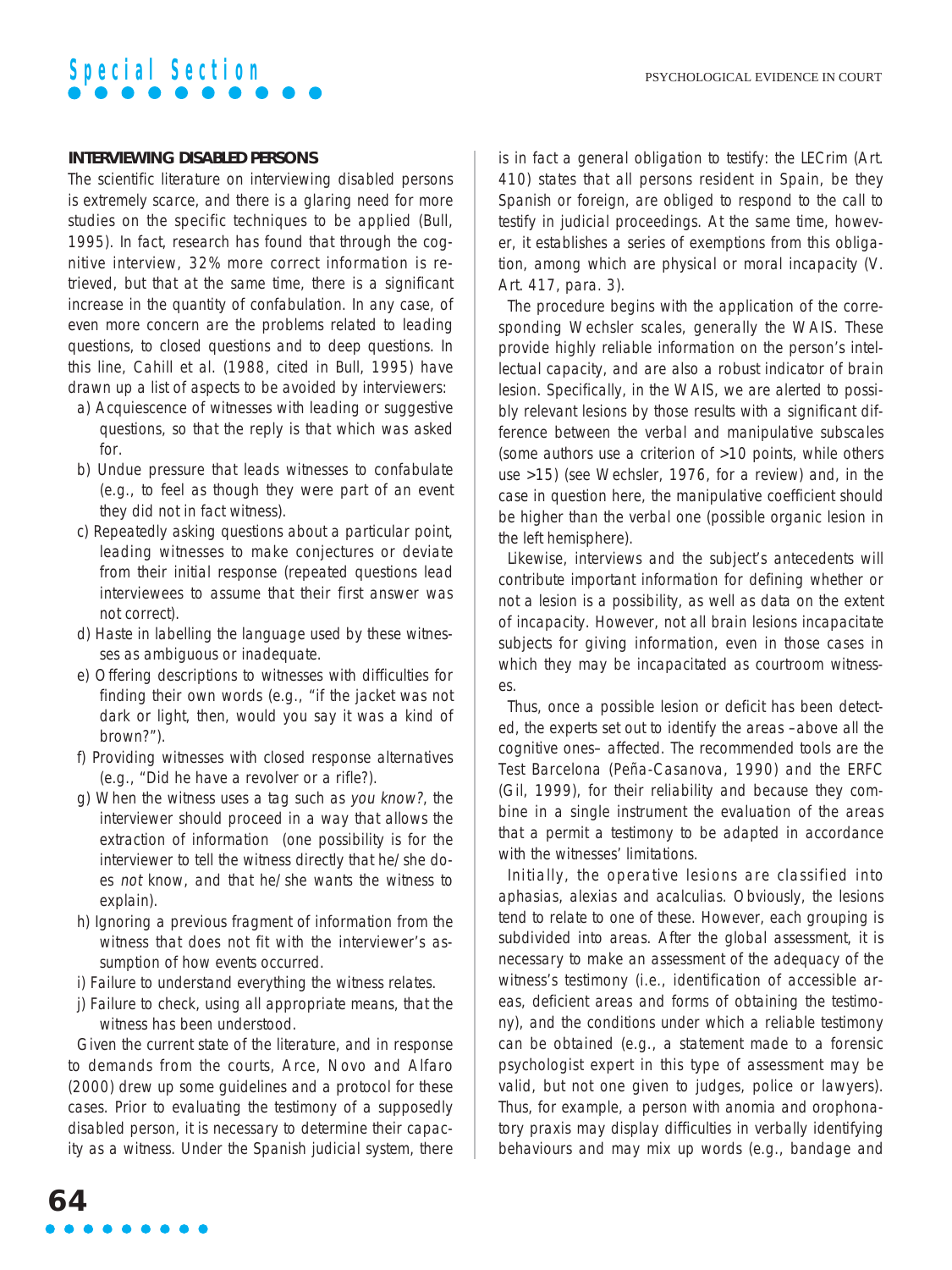bondage), though this does not necessarily render their testimony unreliable.

It is also common to find witnesses who present disorders with clear implications for obtaining a statement in the verbal memory of texts task. Specifically, it may be that they are incapable of direct recall of the event, but still capable of responding to an interrogation on it, insofar as they lack episodic memory but not memory of the event if this is guided by questions. Consequently, they can reply perfectly well to an interrogation, and lack the capacity to create a coherent false testimony on lacking episodic memory (this condition has been observed in habitual drug users). In the most adverse of cases, when the deficit is severe, subjects may also provide useful information, since people with neurological damage, as long as their vision is intact, can store and recover visual information (Freed et al., 1989; Hart & O'Shanick, 1993; Winograd, Smith & Simon, 1982). In fact, all that is necessary is the reproduction of the context (bearing in mind that in many of them their processing is slow, so that extreme patience is required to avoid interrupting them in the middle of their search). Under this contingency, effective lying is impossible, and the crucial task is to find a system of communication that will be defined by the neurological analysis, the most accessible being reconstruction of the events. This procedure proved to be productive with different types of deficit, and has been validated for the judicial context in various cases.

#### **THE CLINICAL-FORENSIC INTERVIEW**

A final source of information with implications for the reliability of a testimony comes from the clinical context. The instruments normally used in clinical measurement are developed with a view to dealing with a patient. The study of malingering is not relevant, and therefore, neither structured/semi-structured interviews nor symptom lists and psychometric instruments are suitable for the purpose of checking the simulation of a mental disorder, since they actually provide information that facilitates such malingering.

For example, the question Do you have headaches? (first question from the SCL-90-R, Derogatis, 2002) makes it easy for the malingerer to produce a response consistent with the simulation. This type of question provides subjects with a guiding path for selection of the symptoms associated with a given mental disorder, so that all they need is the ability to discriminate between items belonging to one pathology or another.

The available data show that there are no references for the traditional clinical interview in which a diagnosis of simulation is reached (e.g., Rogers, 1997), while subjects are capable of effectively simulating an illness and discriminating it from others (e.g., Arce, Carballal, Fariña & Seijo, 2004; Arce, Fariña & Pampillón, 2002). Even though some psychometric instruments have scales for controlling the validity of the data registered, these are not sufficient for reliably establishing malingering, because: a) the malingering diagnosis is compatible with the formulation of alternative hypotheses (e.g., Graham, 1992; Roig-Fusté, 1993), b) not all malingerers are correctly classified (e.g., Bagby, Buis & Nicholson, 1995), and c) what are provided are not diagnoses, but diagnostic impressions.

**Special Section**

Consequently, decisions based solely on this type of instrument leave the door open to the systematic commission of two types of error: false positives (classifying those who are actually ill as malingerers) and errors of omission (failing to detect as malingerers those subjects who are in fact simulating).

In view of these problems, and with the aim of minimizing the sources of error, a multi-method assessment strategy has been proposed (e.g., Rogers, 1997). This context makes room for an interview of a clinical nature that permits a diagnosis, and whose data can be compared with those obtained by other methods.

Thus, we have developed the so-called Clinical-Forensic Interview. This interview, carried out by a trained interviewer with psychopathological expertise, consists in asking subjects to list, in free narrative format, their current symptoms, behaviours and thoughts, compared with their state prior to the crime (i.e., GAF on axis V of the DSM-IV-TR). If the subjects do not respond of their own accord, they are asked by means of open questions, in accordance with axis V of the DSM-IV-TR (American Psychiatric Association, 2002), to talk about their family relationships, social relationships and workplace relationships, these being assessed on the appropriate scales. Through this procedure, subjects are given a task relating to knowledge of the symptoms they present, whilst for structured and semi-structured interviews, lists of symptoms and psychometric instruments they perform a task of symptom recognition. For this reason, the interview is not in the form of an interrogation, but rather non-directive, and oriented to the reconstruction of contexts. In other words, we use the procedure of open, freenarrative interview followed by reconstruction of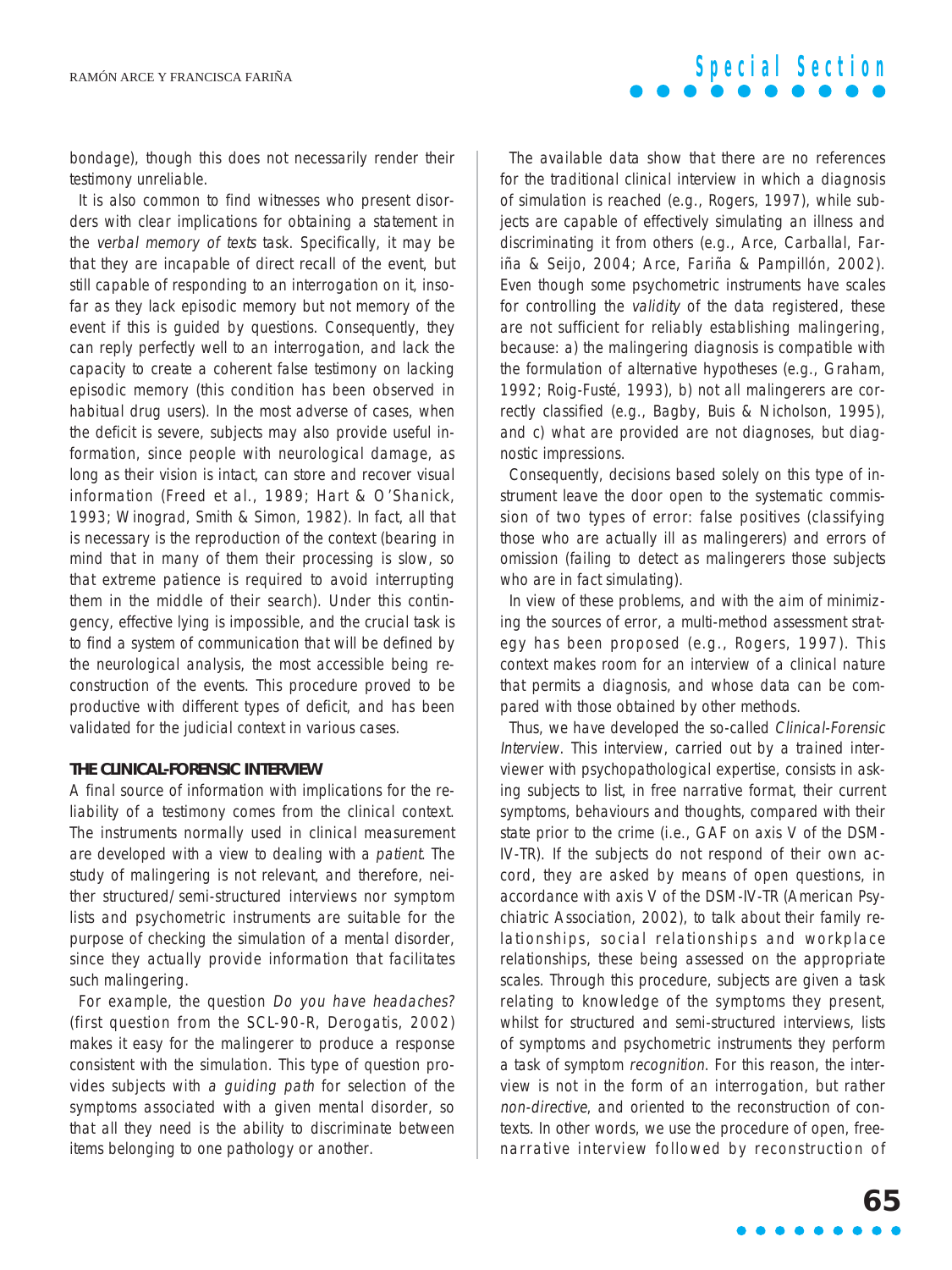contexts. This kind of interview procedure showed itself to be reliable, valid and productive in the detection of simulation of post-traumatic stress disorder in cases of alleged sexual assault and harassment (Arce, Fariña & Freire, 2002), gender violence (Arce et al., 2004) and road traffic accident (Arce, Fariña, Carballal & Novo, 2006), in the detection of a non-imputable mental disorder (Arce, Fariña & Pampillón, 2002).

The clinical information obtained should be recorded and its content analyzed. The categories of analysis are the symptoms described in the DSM-IV-TR. Thus, we created a mutually exclusive, reliable and valid categorial system, of the type Weick (1985) refers to as methodical category systems. Once the registration sheets have been drawn up, the different symptoms detected are noted. While the vast majority of the symptoms, including the most adverse ones, can be reported directly by subjects, (Lewis & Saarni, 1993), some can only be observed. Consequently, two complementary methods are involved in the detection of categories: direct report from the subject and inferences made by the coders after analyzing the protocols. For example, deterioration of memory can be reported, or reflected, directly by the subject or inferred by the coder after the interview.

#### **IN SEARCH OF THE TRUTH: CONTENT ANALYSIS OF THE STATEMENT**

The review of the literature on content analysis of statements led us in the Global Evaluation System to consider the assessment of the credibility of witness statements according to two parameters: validity and reliability. Validity serves to establish the admissibility of the evidence for the content analysis, while reliability is related to the indicators of reality contained in the statement.

#### **ANALYSIS OF THE VALIDITY OF THE STATEMENT**

The study of the validity of the statement as evidence is made on the basis of the complete procedure (e.g., statements to the police or a judge, other testimonies, other evidence provided) and the recordings of the statements given to the expert investigators. There are two systems for the analysis of statement validity: Statement Reality Analysis (SRA) and Statement Validity Analysis (SVA).

The system known as SRA (Undeutsch, 1967, 1988), analyzes the validity of the testimony by means of the following categories:

a) Negative or Control criteria:

- Lack of internal consistency (contradictions).

- Lack of consistency with the laws of nature or science.

- Lack of external consistency (discrepancy with other incontrovertible facts).

b) Criteria derived from the sequences of statements:

- Lack of persistence (stability in time and contexts).
- Statement inconsistent with a previous statement.

On the other hand, SVA (e.g., Steller, 1989), employs the following assessment categories:

a) Psychological characteristics:

- Appropriateness of language and knowledge.
- Appropriateness of emotional expression.
- Susceptibility to suggestion.

b) Interview characteristics:

- Coercive, suggestive or leading questions.
- Global appropriateness of the interview.

c) Motivation:

- Reasons for making a statement.
- Context of the original statement.
- Pressure to present a false statement.
- d) Investigation issues:
	- Consistency with the laws of nature.
	- Consistency with other statements.
	- Consistency with other evidence.

As a criterion for global assessment of the statement, this is indicated by its best fit to one of the following categories: credible, probably credible, indeterminate, probably incredible or incredible.

#### **RELIABILITY OF THE STATEMENT**

The study of the reliability of statements –the search for criteria of reality in their content–, carried out from recordings of the statements given to expert investigators, constitutes the major contribution of Forensic Psychology to the assessment of evidence. Three categorial systems, based on content analysis, have been proposed and shown to be productive and effective for assessing the reliability of evidence: Reality Monitoring, SRA and CBCA.

Reality Monitoring, in its seminal proposal (Johnson & Raye, 1981), asserts that true statements contain more contextual (spatio-temporal) and sense-related (sounds, smells, etc.) attributes, while fabricated testimony includes more cognitive operations, i.e., idiosyncratic information (for example, I thought, I remember seeing, I felt nervous). Spörer (1997) extended the list of criteria to eight: clarity (as opposed to vagueness), perceptual information (sense-related information, such as sounds, tastes or visual details), spatial information (places, locations), temporal information (location of the event in time,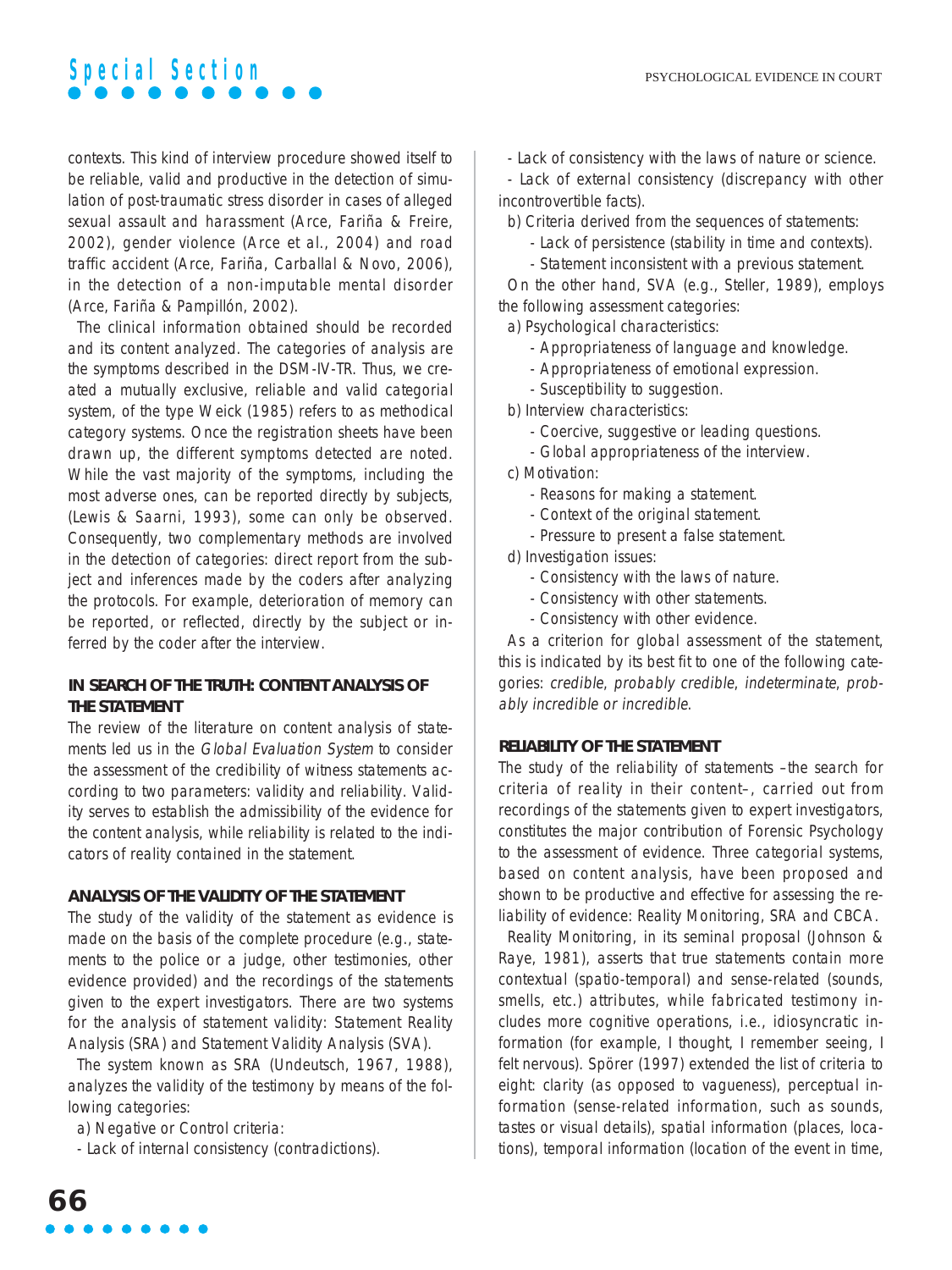description of event sequences), affect (expression of emotions and feelings experienced during the event), reconstruction of the story (plausibility of reconstruction of the event based on the information given), realism (plausibility, realism and sense of the story) and cognitive operations (descriptions of inferences made by others during the event). The first seven of these are linked to truth, and the eighth to falsity, making this new categorization more effective. Validation of memory attributes is usually carried out by means of comparison between the results of the statement and the prescriptions of the model, but it can also be done through a process of reasoning that involves analysis of the qualitative characteristics of the memory trace, the characteristics of related traces and mnesic assumptions.

SRA (Undeutsch, 1967, 1988) also uses categories for assessing the credibility of the statement. These are as follows:

- a) General, basic criteria:
	- Spatio-temporal anchorage (fixing of the action in a space and time).
	- Concreteness (clarity, vividness).
	- Richness of detail (large quantity of details in the narration).
	- Originality of the narrations (as opposed to stereotypes or clichés).
	- Internal consistency (logical and psychological coherence).
	- Mention of specific details of a particular type of sexual aggression.
- b) Special manifestations of the above criteria:
	- Reference to details that exceed witnesses' capacity (that go beyond their imagination or capacity for understanding).
	- Reference to subjective experiences (feelings, emotions, thoughts, fears).
	- Mention of unforeseen events or unexpected complications.
	- Spontaneous corrections, specifications and additions during the statement.
	- Statements that negatively affect their own interests.

With all these decision criteria a global assessment is made, in which the two factors general criteria and special manifestations of the general criteria are weighted positively towards truth, i.e., the presence of these criteria indicate that the statement is true, but their absence does not imply that it is false. For their part, the presence

of the validity criteria Control criteria and Criteria derived from the sequences of statement are detrimental to the truth value of the statement. In any case, it should be borne in mind that each criterion has a limited weight in the determination of category (true vs. false) or the extent to which a statement represents a situation actually experienced by the witness. Moreover, it prescribes adherence to four maxims in the determination of whether the story relates a real event or not:

**Special Section**

- Intensity of the comments in the different criteria.
- Number of details in the story that are related to a criterion (or more).
- Witnesses' capacity for giving evidence (age, intelligence, suggestibility).
- Characteristics of the narrative event (e.g., complexity, relevance).

In 1994, Steller and Köhnken proposed, on the basis of previous work, an integrated system of categories whose purpose was to assess the statements of minors who were the alleged victims of sexual abuse. This system, Criterion-Based Credibility Assessment (CBCA) consists of five main categories with 19 criteria for assessment:

a) General characteristics:

- Logical structure (coherence and internal consistency).
- Lack of structure (disorganized presentation).
- Number of details (abundance of different details or facts).
- b) Specific content:
	- Contextual machinery (situation of the narrative in space and time).
	- Description of interactions (chain of actions between witness and other actors).
	- Reproduction of conversations.
	- Unexpected complications during the incident (e.g., unexpected interruption).
- c) Peculiarities of content:
	- Unusual details (details with low probability of occurrence).
	- Superfluous details (irrelevant details that do not contribute significantly to the body of facts).
	- Incomprehension of details accurately recounted (provision of details that the child does not understand, but that indeed make sense).
	- Related external associations (inclusion of information external to the events in question, but related to them, e.g., in a case of sexual assault, recalling previous conversations about the subject).
	- Reference to subjective mental state (references to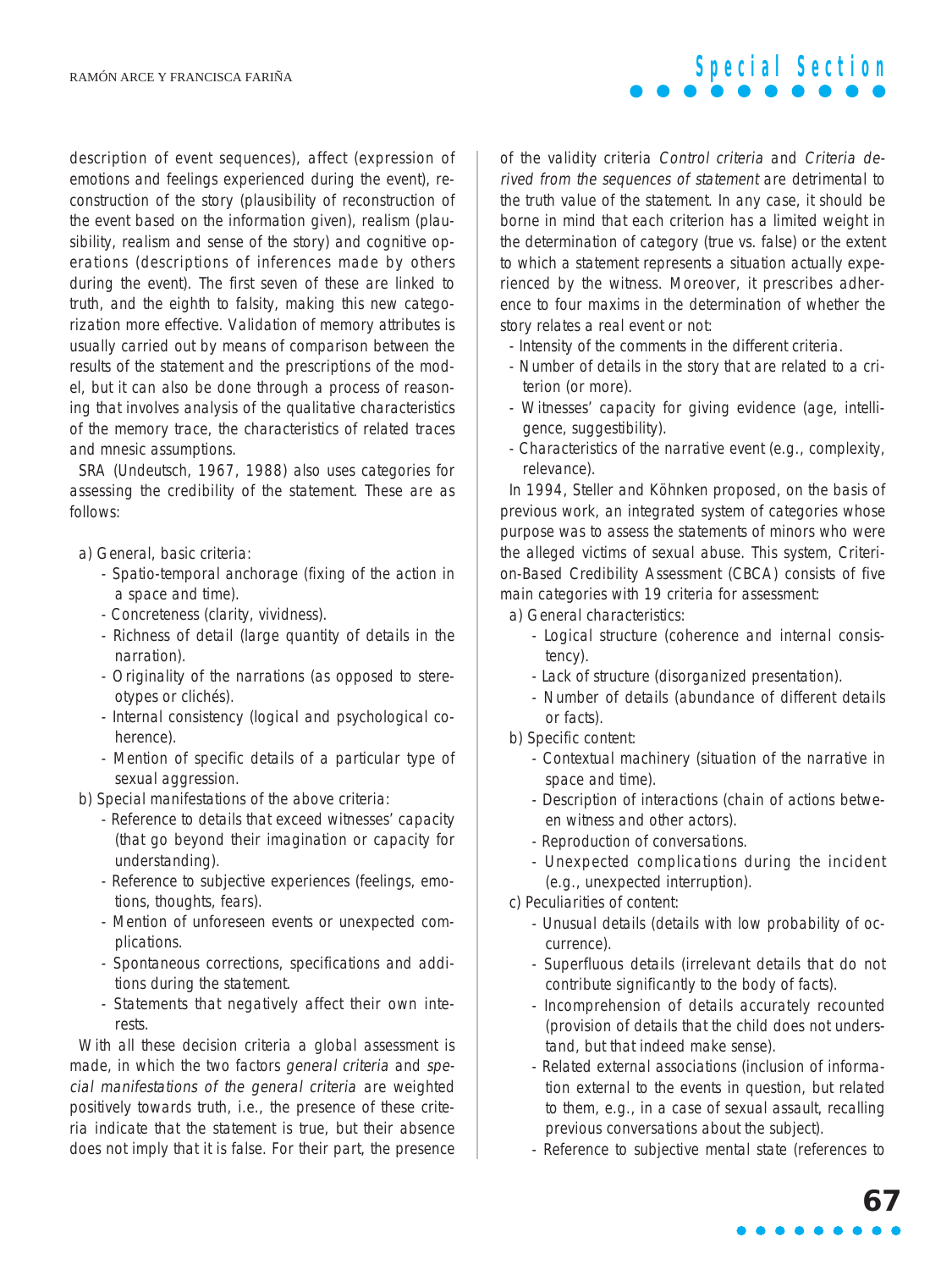

one's own feelings, emotions or cognitions).

- Attributions about the perpetrator's mental state (references to aggressor's mental state and attribution of motives).
- d) Content related to motivation:
	- Spontaneous corrections (spontaneous correction or improvement of the statement).
	- Admission of lack of memory (acknowledgement of gaps in memory).
	- Doubts about one's own testimony.
	- Self-disapproval (critical attitude to one's own behaviour).
	- Forgiveness of the perpetrator of the crime (victim's statement favours the accused, or avoidance of more accusations).
- e) Specific elements of the assault:
	- Characteristic details of the offence (descriptions that contradict the usual beliefs about the crime).

These criteria of content can be analyzed as present or absent, or can be scored according to the strength or degree with which they appear in the statement. In any case, the presence of these aspects will favour the interpretation that the statement is true, while from their absence it cannot be inferred that it is false. With regard to the cut-off point for discriminating between statements based on truth and the rest, Steller (1989) found true statements to contain at least 7 truth criteria.

#### **IN SEARCH OF PSYCHOLOGICAL INJURY FROM THE CRIME: THE DETECTION OF MALINGERING IN CLINICAL ASSESSMENT**

Being a victim is understood as the fact of having been the object of a crime, but it also involves the whole set of consequences of the criminal act. These can be of various types: physical, economic, social or mental. Psychological injury, like memory trace, may in an expert assessment come to constitute evidence for prosecution. However, in a context such as the one we are concerned with here, the medical-legal context, it is not sufficient to diagnose a disorder or disorders: it is also necessary to rule out malingering (American Psychiatric Association, 2002). For this dual objective –clinical diagnosis and control of malingering– ordinary clinical assessment is not effective. Indeed, traditional clinical assessment has never given information on malingering (e.g., Rogers, 1997). For the measurement of psychological injury and control of malingering (hypothesis to be checked in the measurement of psychological injury caused by a crime), Arce, Fariña and Pampillón (2002) have created and validated a protocol in accordance with the responses and strategies employed by malingerers. This is based on the operative distinction between positive criteria, which validate the protocol, and negative criteria, which invalidate or mitigate its validity, indicating simulation or malingering. Positive criteria would be those not detected in the protocols of malingerers, and these are non-avoidance of responses and social desirability. Specifically, those subjects assessed by the MMPI (Minnesota Multiphase Personality Inventory) scales and who significantly refrain from responding (? Scale) and tend to give responses of social desirability do not follow the typical strategies of the malingerer, so that this should be interpreted more as an indication of truth of the protocol than as an attempt at simulation. It should be borne in mind that lack of cooperation in the assessment (non-response) had been proposed as a reliable indicator of malingering (e.g., Rogers, 1992; Lewis & Saarni, 1993; Bagby et al., 1997), but this contingency was never observed among malingerers in a forensic assessment.

The negative criteria, that is, observed in the protocols of the malingerers, were: 1) the measurement systems of MMPI, interview or others do not detect, in valid protocols, mental illness (in other words, if the measurement instruments fail to detect any mental disorder, no such disorder can be imputed in the legal context); 2) detection of malingering by the validity control scales of the MMPI and its combinations; 3) detection of some malingering strategy in the interview; and 4) lack of inter-measure agreement. The first criterion is eliminatory: if the mental disorder is not measurable, no psychological injury can be imputed as evidence. The others, in themselves, are not determinant, so that fulfilment of at least two criteria and the study of alternative hypotheses would be necessary to draw a conclusion in relation to simulation of psychological injury.

It is for these latter indicators of non-validity that we formulated the concept of convergent invalidity, which requires at least two totally independent indicators of for assessing a protocol as invalid. In accordance with these criteria, we drew up the following proposal for an action protocol:

a) Use of complementary and concordant systems of measurement, which presuppose the performance of different tasks involving validity control systems. Thus, it is proposed to subject the witness to a psychometric assessment, involving a symptom-recogni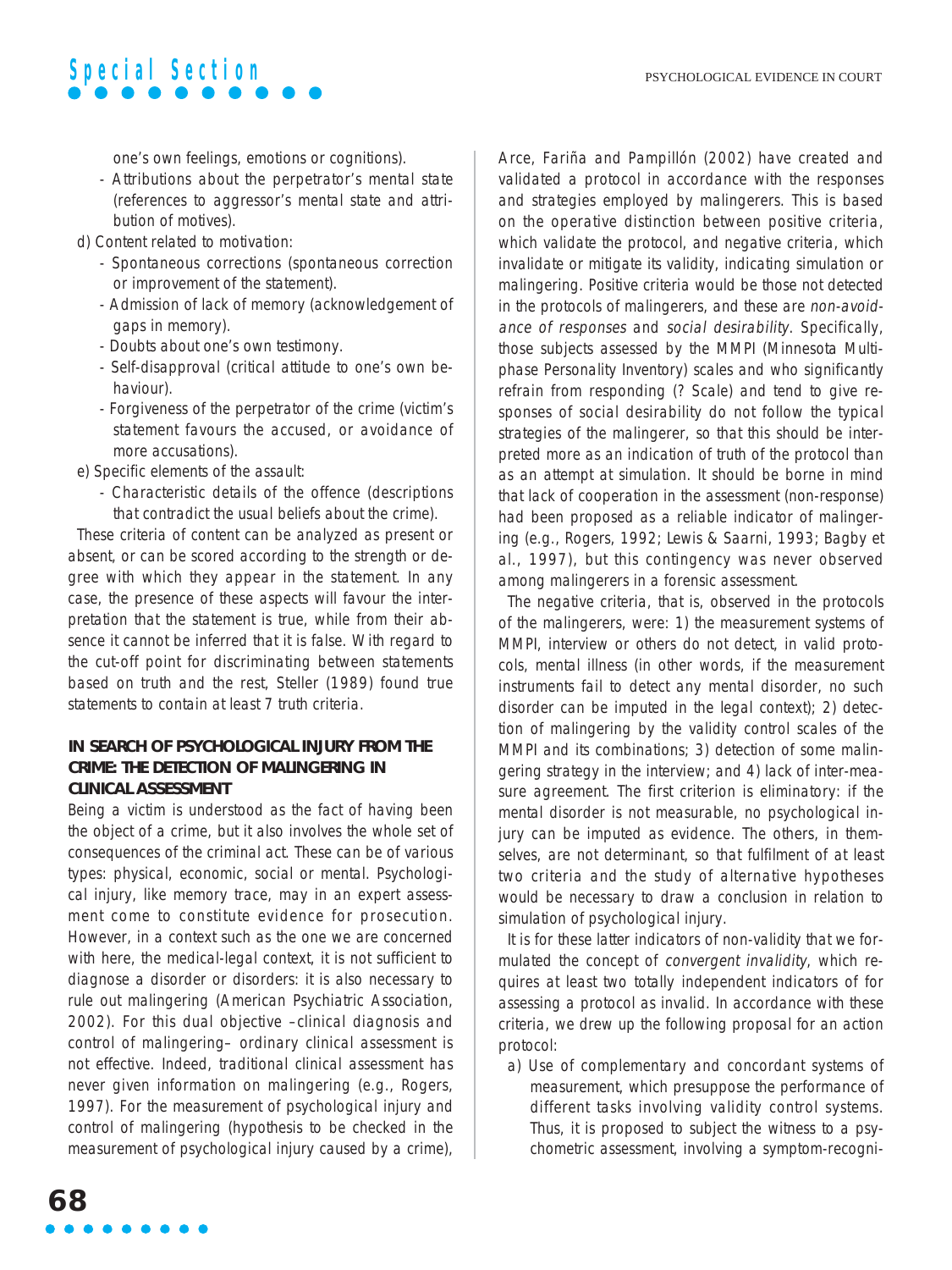tion task, and also to apply a knowledge task, the Clinical-Forensic Interview. As regards the psychometric instrument to be used, the MMPI is the instrument of reference for the assessment of psychological injury in forensic practice (Butcher & Miller, 1999), but it requires a high level of comprehension on the part of the subject. Should subjects have difficulty filling out the MMPI, the SCL-90-R checklist permits the assessor to circumvent this problem, and has measures for validity control of the protocol. Therefore, we recommend this instrument as a substitute for the MMPI or, in case of doubt, as a complement. The first measure is taken through the interview to control the effect of learning the psychometric task in the knowledge task. With regard to inter-measure agreement, it must borne in mind that this will not be total. We should take into account that even test-retest measures fall short of perfection.

- b) Analysis of the internal consistency of the measures: scales for control of the psychometric instruments, and, in the interview, content analysis seeking common malingering strategies. The validity control scales of the MMPI-2 (Hathaway & McKinley, 1999) with implications for the study of malingering according to this protocol are the original validity scales (no-response scales, L, F and K), the additional indicators of protocol validity (F posterior, TRIN, VRIN), and the indices that have proved effective in the detection of disorder simulation, the F-K index and the inverted-V profile (Duckworth and Anderson, 1995). If the psychometric assessment is obtained through the SCL-90-R (Derogatis, 2002), the validity scales would be PST, PSI, GSI and PSDI. As regards the interviews, these are subjected to content analysis taking as categories the strategies followed by malingerers in the interviews: avoidance of response, strange symptoms, combination of symptoms, obvious symptoms, consistency of symptoms, improbable symptoms, indiscriminate grouping of symptoms and severity of symptoms.
- c) It is advisable for two assessors to separately carry out the assessment, so that inter-assessor consistency can be measured. Briefly, this safeguard serves to control for possible biases of measurement and interpretation in the assessor.
- d) Study of reliability of the assessment: internal, intermeasure, inter-context (antecedents, documentary evidence, etc.) and inter-assessor consistency (Wicker, 1975).

e) Control of false positives, that is, real disorder sufferers, through the study of the subject's antecedents and general history, of the alternative hypotheses in each non-validity indicator (see Roig Fusté, 1993, Graham, 1992), and of fulfilment of the Clinical Decision Model criteria for the establishment of malingering (Cunnien, 1997).

**Special Section**

- f) Anamnesis or study of antecedents. The aim here is to reinforce the assessment with the subject's antecedents, data from his/her social context, a study of his/her behaviour, compilation of documentary evidence, other testimonies, and so on.
- g) Psychological study of psychological injury. The clinical measures provide data with respect to what is legally referred to as the biological assessment, but also required, according to the legal demands, is the psychological assessment, which clarifies the relationship between the psychological injury measured and the psychological injury expected for that case.
- h) Finally, the discriminant validity can also be tested. In other words, assessors can apply a measure unrelated to the case, such as on values or personality (16- PF, SIV), with the expectation of no relationship with the objective assessment, in order to rule out an attempt by the subject at manipulation of his/her image, either positively or negatively.

The resulting impression about malingering must be fitted to one of the following categories: probable malingerer and probable non-malingerer. It is important to avoid attempting to establish certainty (e.g., situating the impression on a scale of several points), as this creates confusion in decision-makers (e.g., sentence of the Spanish Supreme Court, 29 October, 1981, RA 3902), and it is crucial to use probabilistic terms, since psychological assessment is subject to error.

#### **THE GLOBAL EVALUATION SYSTEM**

The Global Evaluation System (GES) is structured around 9 tasks which we shall briefly describe and explain below: obtaining the statement, repeating the statement, checking of the statements obtained in the course of the judicial process, content analysis of the statements, reliability analysis of the measures, measurement of clinical effects of the traumatic event, assessment of statements from persons involved, analysis of personality and capacities of those involved, and finally, implications for presentation of the report. The tasks to be performed are mediated by the case to be assessed (e.g., if in a given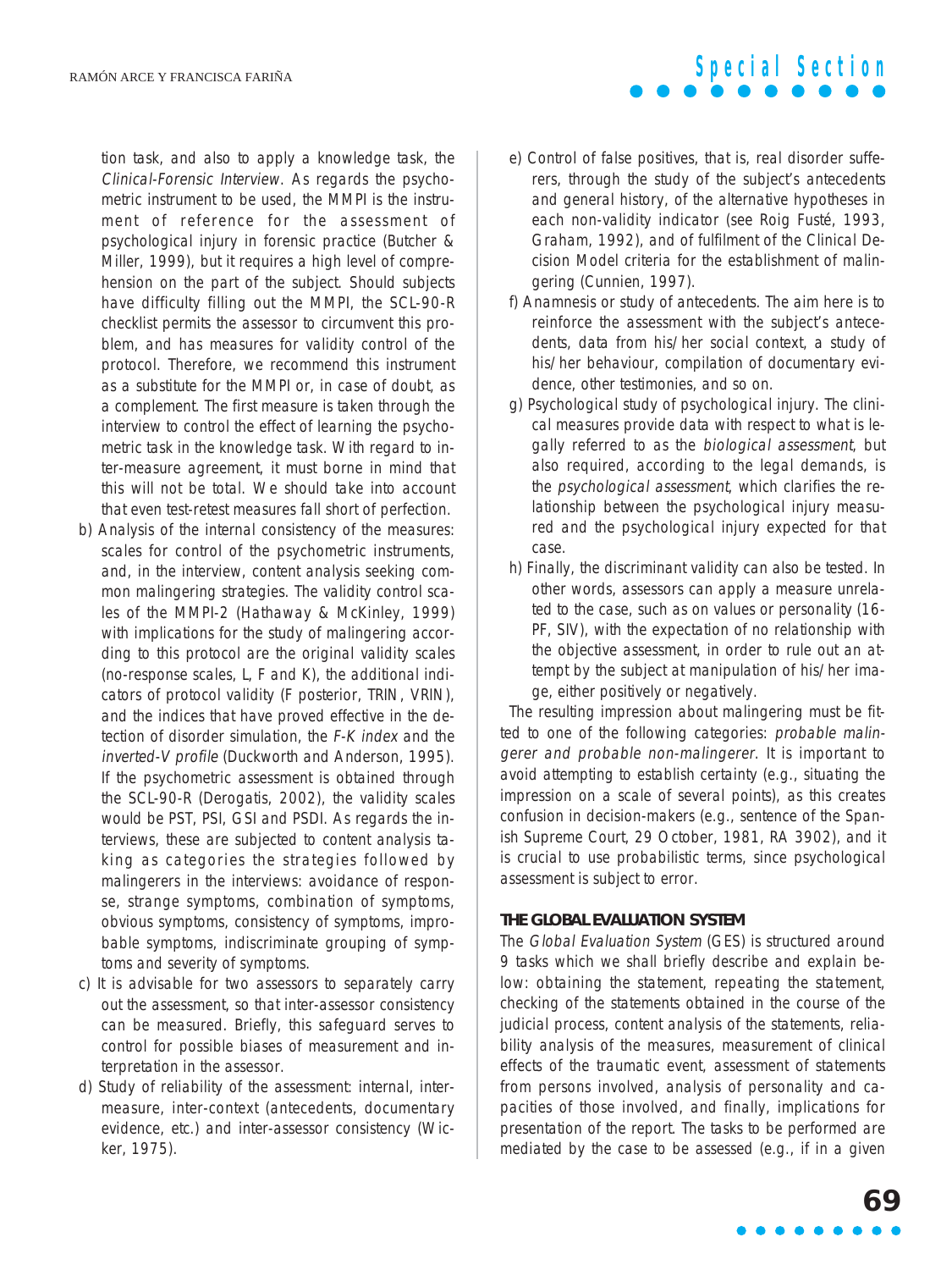case it is not possible to assess the accused, this phase is not implemented). The phases in the most complete version of the system are as follows:

- a) Obtaining the statement (memory trace). For the forensic psychological procedure for assessment of statements and psychological injury to be productive, reliable and valid, assessors need instruments for obtaining the statement and measuring the clinical condition that permit their subsequent analysis. Therefore, the statements must be obtained, depending on whether the subjects are adults, minors or disabled persons, through the following procedures: Improved Cognitive Interview (Fisher & Geiselman, 1992), Memorandum of Good Practice (Bull, 1997), or the Forensic Interview for the Disabled (Arce, Novo & Alfaro, 2000). Psychological injury in the knowledge task is measured through the Clinical-Forensic Interview (Arce & Fariña, 2001; Arce, Fariña & Freire, 2002; Arce, Pampillón & Fariña, 2002).
- b) Repetition of obtaining the statement. The methods proposed are based on a single measure of the memory trace. However, with a single measure, we lose the possibility of analyzing the temporal consistency of the statement (below we discuss the validity of the other statements obtained in the course of the judicial process). In other words, we leave out one of the forms of checking the validity of the information: temporal or intra-witness consistency (e.g., Wicker, 1975; Schum, 1977). Likewise, legal doctrine has defined the reliability of a testimony according to opportunity criteria (opportunity to observe, etc.), bias (control of possible interests), temporal consistency, plausibility, inter-witness consistency and credit (Schum, 1977). Also, our own jurisprudence (e.g., sentence of the Spanish Supreme Court, 29 April, 1997) establishes, when the testimony of the victim is the sole or central evidence for the prosecution, that the testimony must display the following three characteristics: absence of subjective incredibility, some peripheral corroboration of an objective nature, and persistence over time without ambiguities or contradictions. In this line, sentences have already been pronounced that annul the evidence value of content analysis (CBCA and SVA) of statements based on a single statement (e.g., AP, Pontevedra, Sección 6ª, 21 January, 2004). In sum, both scientific methodology and legal doctrine and jurisprudence demand more than one statement for the study of temporal consistency. In this regard, it

has been found that the repetition of obtaining the statement need not contaminate the data from an interview not contaminated from outside (e.g., Campos & Alonso-Quecuty, 1999), as is the case for the protocols for obtaining the statement mentioned previously. Consequently, in the first measure the assessor must by no means interrogate the subject, employing solely the reconstruction of contexts, free recall, change of perspective and reverse-order recall. Interrogation, where necessary, is to be left for the second measure, so as not to contaminate the memory of events with the interrogation. From a second measure, the assessors obtain a consistency analysis, which, according to the Undeutsch hypothesis (1967, p. 125), should be understood as a function of the centrality/periphery of the contradictory material. It should be pointed out here that the contradiction is only relevant if it affects central details for the act of judgement. Inconsistency in peripheral information or the omission of certain information is only important if that information is crucial to the construction of a real event. In order to leave room for interferences (theory of the interference of forgetting), the entry of new information (constructive hypothesis of forgetting) and the forgetting curve, we estimate the time that should elapse between interview and interview at over 1 week (but not much more). We establish three axioms with respect to this. First, since the criminal act constitutes a stressful life event, the obsolescence effect will be weaker (in reference to the testimony of both plaintiff and defendant, and contiguous with the facts). Second, a theory of rationality on the part of the fabricator, so that the lie is planned, learned and, by extension, consistent in time; hence, the lie will not be mediated by post-event interference and information (constructive hypothesis). Here, it is essential to obtain the first statement in the free narrative format, without any kind of interrogation, to avoid letting in post-event information that the subject would fit into the new reconstruction. Interrogation would only take place after obtaining the second statement in free narrative. Third, the subject who is telling the truth narrates images, so that the description of the facts, though quite similar, will be constructed differently, as it does not correspond to episodic schemata. In sum, and in free recall format, the true statement will be less consistent, and although the event is the same, the narration will be significantly different, in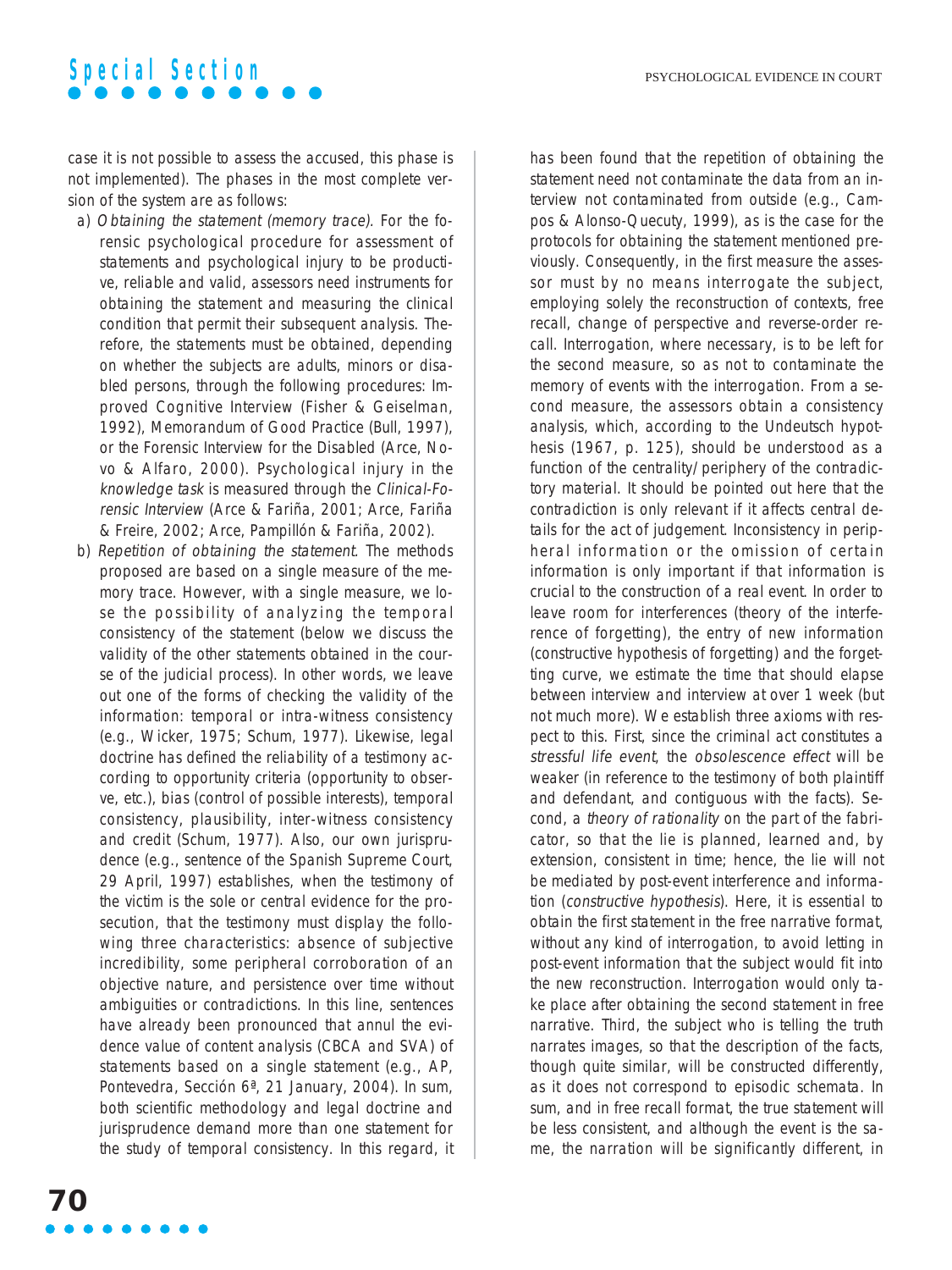terms of both its retrieval and its content (omissions, elicitation of events other those under investigation but related to them, inconsistency in peripheral information, retrieval of new information of little relevance to the events). For their part, simulating subjects narrate learned stories, so that they repeat them more or less the same each time, guided by an episodic schema. It is important to bear in mind that this second statement should always be considered from the perspective that does not contribute significantly to secondary victimhood.

c) Checking of the statements obtained in the course of the judicial process. Similarly, an analysis is made, according to the procedure of the validity study in SRA and SVA, of the other statements made in the course of the judicial process (e.g., indictment, inquiry). However, the value of these is relative. It should be borne in mind that many of them are transcriptions of what the witness has said, so that they do not reliably reflect the testimony. Moreover, the type of interrogation may have influenced the response. In this regard, one should bear in mind, in line with SVA, the effects on statement validity of interview characteristics (types of question formulated and suitability of the interview) and motivation (motives, context and pressure). For example, in the case of interrogations of children we have found many expressions and concepts of which the child, when asked, does not know the meaning (e.g., in the minor's statement there appears the expression semen came out; if the child, on being asked what semen is, does not know, then this expression does not belong to his/her statement). In turn, statements often refer to expressions (e.g., he raped me), rather than to narrations of events, so that the reliability and validity cannot be checked. Thus, the lack of consistency of the statements given to the expert investigators and others included in the judicial proceedings has a quite relative value. Where appropriate, it should be explained that this lack of consistency is not relevant for analysis of the plausibility of the statement. Furthermore, it is important to exercise more caution than we might initially think on considering confessions by the accused, and even more so, incriminations in exchange for benefits accruing to the informer. The source of bias can be found in the interrogations. Thus, the usual techniques for obtaining a confession are based on strategies such as: threats; attribution of responsibility to

**Special Section**

external causes, such as provocation by the victim; minimization of the seriousness of the crime; or the development of a personal relationship with the suspect (i.e., the typical "good cop, bad cop" strategy, with two interviewers, one hostile and the other friendly and protective). Finally, the strategy based on the Prisoner's Dilemma for obtaining the statement may lead to either cooperation strategies or competition strategies that distort the expression of the testimony (e.g., Kelley & Stahelski, 1970). In this regard, a decision by the US Supreme Court (Miranda v. Arizona, 1966) declared this type of interrogation as coercive.

d) Content analysis of statements referring to the events. Content analysis of the statements addresses two dimensions: the validity and the reliability of the testimony. According to the Global Evaluation System, the first task of the expert assessment consists in estimating the validity of the statement, not as judicial evidence per se –which is the business of the Judicial System–, but as evidence whose reliability is to be analyzed. In this regard, there are two types of potential attack on validity. First, the statement may be of insufficient length to be subjected to a reality analysis (Raskin & Steller, 1989); and second, the statement may be considered invalid as evidence on the basis of the validity criteria of the SRA and SVA (e.g., lack of internal consistency; lack of external consistency with other robust or incontrovertible evidence, such as that obtained by experts during the course of the judicial process; statement inconsistent with a previous one; lack of persistence in statements; inconsistency with the laws of science and nature) and, in the case of minors, indicators that limit the validity (indicators of suggestibility, inappropriateness of affect, inappropriateness of language and knowledge). If the evidence is deemed invalid, it is concluded that the statements do not constitute admissible or sufficient evidence; if it is deemed valid, the reliability (consistency with criteria of reality) of the statements is analyzed. As a categorial list of reference we use the categories of the CBCA. This analysis procedure, created in principle for the testimony of minors who were victims of sexual assault, is equally effective with adults (Landry & Brigham, 1992; Zaparnuik, Yuille & Taylor, 1995; Spörer, 1997; Vrij, Edward, Roberts & Bull, 1999), in sequences of measures, and in cases other than those of sexual assault (Porter & Yuille, 1996; Spörer,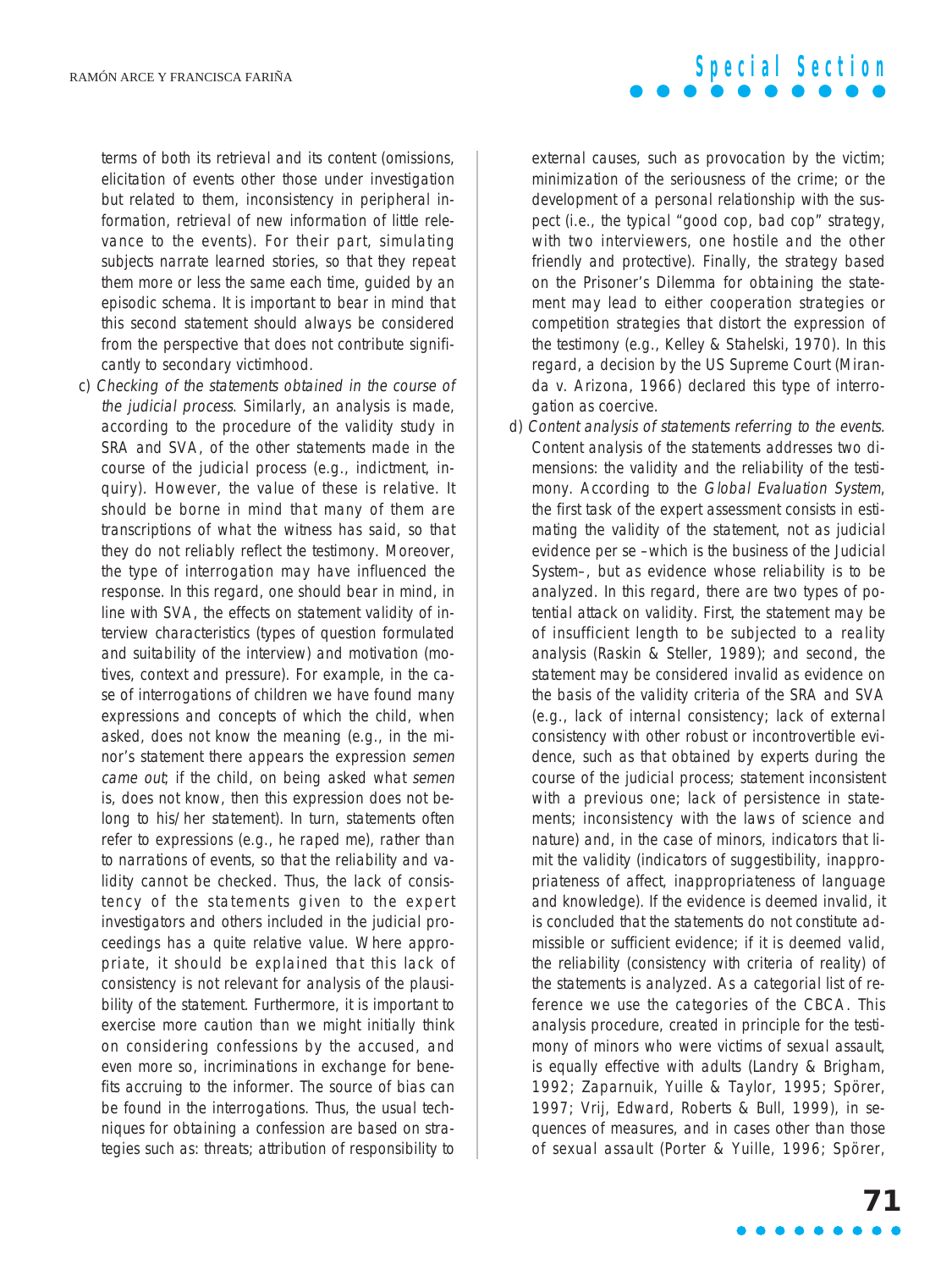

1997; Arce, Fariña & Freire, 2002). In these new contexts, obviously not all the categories are productive. Thus, Landry and Brigham (1992) restrict use to 14 categories with adults, since three are applicable only to children (incomprehension of details related to accuracy; forgiveness of the perpetrator of the crime; and details characteristic of the offence), while another two (lack of structure and related external associations) were not productive. However, we (Arce, Fariña & Freire, 2002) found that the category forgiveness of the perpetrator of the crime was productive, in statements by adults, both for sexual assault and threats –that is, the productivity is subject to a context effect. In sum, all the criteria should in principle be considered in the analysis, since productivity depends on type of case, peculiarities of the action under examination and interviewee's sociodemographic profile. In turn, the combination of the CBCA and RM criteria is possible and effective, as their effects can be summed (Spörer, 1997; Vrij et al., 1999). Specifically, the combination of the two assessment systems, through the addition to the CBCA of the RM criteria perceptual information and cognitive operations (Vrij, 2000), slightly improves the reliability of the system. Thus, these two new criteria can be added to those of the CBCA. This procedure can be applied in repeated measures (see the hypotheses to be tested in the section repetition of obtaining the statement).

e) Reliability analysis of the measures. The original systems of statement content analysis constitute semiobjective techniques because they only examine the reliability and validity of the instruments, and do not contain procedures for control of the specific measure, i.e., the expert assessor's measure. With a view to addressing this methodological shortcoming and approaching an objective system, we propose a method that makes it possible to verify the reliability of the measure through the analysis of inter- and intra-measure, inter-assessor and inter-context consistency (Wicker, 1975). Inter-context reliability is addressed through recourse to a trained assessor who has been effective and consistent in other, previous contexts, that is, in previous expert investigations. By using two assessors (at least one of whom has been trained and showed reliability in previous assessments) performing the tasks separately, it is possible to make an assessment of inter-assessor consistency. As a statistical tool for the analysis of inter-assessor consistency, we propose the Agreement Index [AI= Agreements/(agreements+disagreements)], which is more restrictive than the kappa values, taking as cut-off point a value of .80 (Tversky, 1977). In other words, the results are only considered reliable if two assessors, separately, agree on more than .80 of the total assessments in each analysis category. Inter- and intra-measure consistency are checked by means of: internal consistency of the measures (e.g., the validity scales of the MMPI, the statements or the study of malingering strategies in the clinical interview); consistency between different measures (e.g., agreement between MMPI and clinical interview, between statements over time); and consistency –i.e., complementariness or its lack (one may present indicators of truth and the other indicators of falsity, or none at all)– between the assessments obtained for the plaintiff and the defendant.

f) Measurement of clinical effects of the traumatic event. The criminal act causes a series of injuries to the victim that are basically of a physical, psychological and economic nature. The psychological damage constitutes the so-called psychological injury of the crime and, as such, can be adduced as evidence for the prosecution. In relation to the assessment of psychological injury and the subsequent judicial evidence, criminal acts (e.g., lesions, breaking and entering, abuse, sexual abuse, kidnapping) can produce a psychological response corresponding to a diagnosis of post-traumatic stress disorder (PTSD) (Blanchard & Hickling; 2004, Echeburúa & Corral, 1998; Echeburúa, Corral, Zubizarreta & Sarasúa, 1995). Therefore, the measurement of PTSD is crucial for the detection of psychological injury. Special care should be exercised with indirect measures of PTSD (e.g., hypochondria, hysteria, depression, anxiety, dysthymia, social isolation, social maladjustment), which can serve as enhancers of PTSD, but are not substitutes for it. Furthermore, it is necessary to rule out causes other than the criminal act. For example, the combination of a process of divorce or separation with abuse may make it difficult to distinguish the source of the disorder, since the two contingencies produce similar psychological injury. In any case, the expert assessor must take into account the following maxims: not all criminal acts produce PTSD in the victim; and the absence of PTSD does not imply that the assault did not take place. At the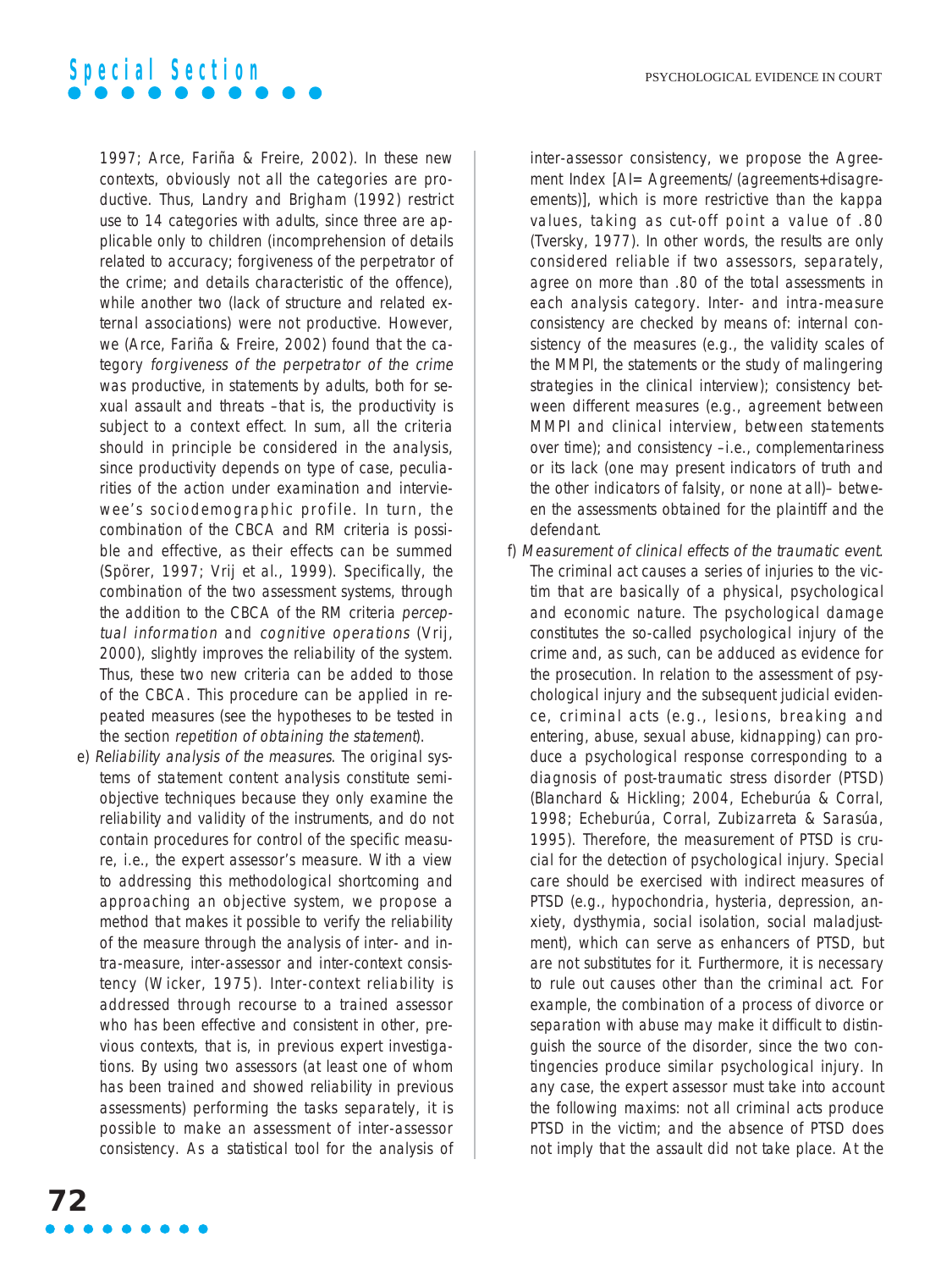same time, once the psychological injury has been identified, it is necessary to check whether it is real or simulated, and to this end assessors can use the protocol previously described for the measurement of psychological injury with control of malingering.

- g) Assessment of statements from persons involved. Although in principle the techniques of content analysis of statements and assessment of psychological injury were designed for the assessment of the victim or plaintiff's testimony, the same procedure can be applied to the defendant, thus making possible a study of the two versions together. The inquisitorial justice procedure, as employed in Spain, permits this confrontation (though this would not be the case with an adversarial system). With this procedure we can obtain an estimation of convergent validity.
- h) Analysis of personality and capacities of those involved. The study of the personality of the actors can be crucial to an explanation of the accusation itself, the assault or any mental disorder of the defendant with relevant judicial implications; in other words, where applicable, the imputability of the accused is examined [see Arce, Fariña & Pampillón (2002) for a description of how the study of imputability is carried out]. Since a clinical assessment is not sufficient in the forensic context, the clinical assessment protocol with control of malingering (Arce, Fariña & Pampillón, 2002) is followed. Actors' cognitive capacities are measured by means of the corresponding Wechsler Scale, and as a source of contrast or for samples with language difficulties, poor education or from other countries, the non-verbal intelligence test TONI-2 (Brown, Sherbenou & Johnsen, 1995) is taken. Reliability of this last-named measure is checked through correspondence of responses with the difficulty gradient of the questions and inter-measure consistency. We use the assessment of cognitive capacities to rate the capacity to testify, and, where appropriate, to indicate their effects on criminal responsibility.
- i) Implications for presentation of the report. The system of statement credibility in 5 response categories, as proposed in SVA, does not meet the requirements of the Spanish Judicial System. The Supreme Court demands complete certainty, not merely high probability (e.g., sentence of the Spanish Supreme Court, 29 October, 1981, RA 3902). However, all measures, and particularly psychological ones, are subject to error, so that we should acknowledge this, but re-

fraining from establishing degrees of certainty which, in accordance with the considerations of the Supreme Court, lead only to greater confusion. Thus, the most appropriate categories would be probably true, probably untrue and, where applicable, indeterminate (interested forensic psychologists can obtain from the authors an expert assessment format based on the GES).It should also be borne in mind that the system is more robust in the identification of truth than of lies. Likewise, it is advisable not to make a description of events based on phrases, but rather on complete actions, since the procedure validates events, and not isolated parts. Therefore, in no case is it recommended to identify the alleged perpetrator, as the procedure does not validate this point.

#### **FINAL CONSIDERATIONS**

The reliability of the entire procedure is ultimately the responsibility of the interviewer/assessor. It is for this reason that the intervention be carried out by well trained and experienced professionals with a high capacity for objectivity (Alonso-Quecuty, 1993). Thus, exhaustive training is essential. This should include: a) training in all forms of obtaining all types of information (a procedure can be seen in Fisher et al., 1987); b) training in statement analysis [a structured programme can be found in Köhnken (1999)]; c) training in the assessment of personality and psychological injury, not for clinical, but for forensic purposes (see Arce, Fariña & Freire, 2002; Arce, Fariña & Pampillón, 2002; Echeburúa, Corral & Amor, 2002; Rogers, 1997); d) training in the detection of malingering (see the steps to be followed in Arce, Fariña & Pampillón, 2002); and e) first forensic assessments to be performed in the company of an expert investigator with experience. Finally, our experience suggests that the material used in training in content analysis and clinical assessment should be real, rather than simulated, since the task executed in the two contexts is different, and the effectiveness of the procedure also (Vrij, 2000). The Forensic Psychology Unit at the University of Santiago de Compostela periodically organizes training courses in these techniques.

#### **ACKNOWLEDGEMENTS**

This research was financed by the Secretaría Xeral de Investigación e Desenvolvemento (General Secretariat for Research and Development) of the Galician Regional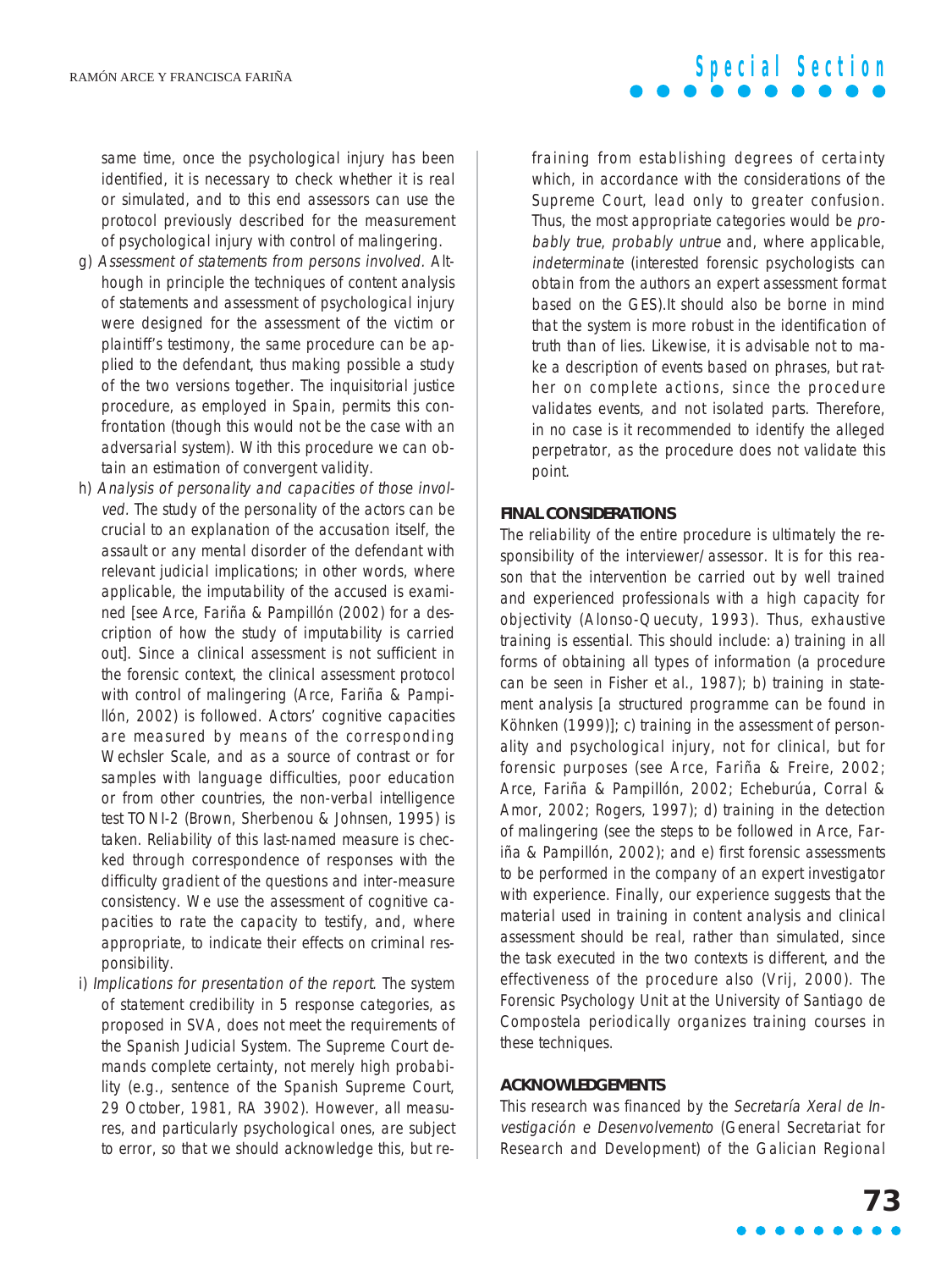

Government, within the Excelencia Investigadora (Research Excellence) project, Code: PGIDIT03CS037401PR.

#### **REFERENCES**

- Alonso-Quecuty, M. L. (1993). Interrogando a testigos, víctimas y sospechosos: La obtención de información exacta. In M. Diges, & M. L. Alonso-Quecuty (eds.), Psicología forense experimental (pp. 85-98). Valencia: Promolibro.
- American Psychiatric Association, (2002). Manual diagnóstico y estadístico de los trastornos mentales (IV Edición-Texto Revisado). Barcelona: Masson.
- Arce, R. & Fariña, F. (2001). Construcción y validación de un procedimiento basado en una tarea de conocimiento para la medida de la huella psíquica en víctimas de delitos: La entrevista clínico-forense. Unpublished manuscript, Universidad de Santiago de Compostela.
- Arce, R. & Fariña, F. (2002). El Sistema de Evaluación Global para la evaluación de la credibilidad y el engaño en el testimonio judicial. Unpublished manuscript, Universidad de Santiago de Compostela.
- Arce, R. & Fariña, F. (2005). El Sistema de Evaluación Global (SEG) de la credibilidad del testimonio: Hacia una propuesta integradora. In R. Arce, F. Fariña & M. Novo (eds.). Psicología jurídica (pp. 101-118). Santiago de Compostela: Consellería de Xustiza, Interior e Administración Local.
- Arce, R. & Fariña, F. (in press). Evaluación de la credibilidad y de la huella psíquica en el contexto penal. In Consejo General de Poder Judicial (ed.), Psicología del testimonio y valoración de la prueba pericial. San Sebastián: Centro de Documentación Judicial.
- Arce, R., Carballal, A., Fariña, F. & Seijo D. (2004). Can mock battered women malinger psychological evidence in a recognition task? In A. Czerederecka, T. Jaskiewic- Obydzinska, R. Roesch & J. Wójcikiewicz (eds.), Forensic psychology and law. Facing the challenges of a changing world (pp. 327-336) Kraków: Institute of Forensic Research Publishers.
- Arce, R., Fariña, F. & Freire, M. J. (2002). Contrastando la generalización de los métodos empíricos de detección del engaño. Psicologia: Teoria, Investigação e Prática, 7(2), 71-86.
- Arce, R., Fariña, F. & Real, S. (2000). The assessment of information integration theory and confirmatory bias hypothesis on judicial proceedings. A case of rape and murder. In A. Czerederecka, T. Jaskiewic-Oby-

dzinska & J. Wójcikiewicz (eds.), Forensic psychology and law (pp. 296-303) Kraków: Institute of Forensic Research Publishers.

- Arce, R., Fariña, F. & Seijo, D. (2003). Laypeople's criteria for the discrimination of reliable from non-reliable eyewitnesses. In M. Vanderhallen, G. Vervaeke, P. J. Van Koppen & J. Goethals (eds.), Much ado about crime (pp. 105-116). Brussels: Uitgeverij Politeia NV.
- Arce, R., Fariña, F., Carballal, A. & Novo, M. (2006). Evaluación del daño moral en accidentes de tráfico: Desarrollo y validación de un protocolo para la detección de la simulación. Psicothema, 18.
- Arce, R., Fariña, F., Novo, M. & Seijo, D. (2001). Judges' decision-making from within. In R. Roesch, R. R. Corrado & R. J. Dempster (eds.), Psychology in the courts: international advances in knowledge (pp. 195- 206). New York: Routledge.
- Arce, R., Novo, M. & Alfaro, E. (2000). La obtención de la declaración en menores y discapacitados. In A. Ovejero, M. V. Moral & P. Vivas (eds.), Aplicaciones en psicología social (pp. 147-151). Madrid: Biblioteca Nueva.
- Arce, R., Pampillón, M. del C. & Fariña, F. (2002). Desarrollo y evaluación de un procedimiento empírico para la detección de la simulación de enajenación mental en el contexto legal. Anuario de Psicología, 33(3), 385-408.
- Bagby, R. M., Buis, T. & Nicholson, R. A. (1995). Relative effectiveness of the standard validity scales in detecting fake-bad and fake-good responding: replication and extension. Psychological Assessment, 7, 84-92.
- Bagby, R. M., Rogers, R. Buis, T., Nicholson, R. A., Cameron, S. L., Rector, N. A., Schuller, D. R. & Seeman, M. V. (1997). Detecting feigned depression and schizophrenia on the MMPI-2. Journal of Personality Assessment, 68(3), 650-664.
- Bauer, P. J. & Mandler, J. M. (1990). Remembering what happened next: Very young children's recall of event sequences. In R. Fivush, & J. A. Hudson (eds.), Knowing and remembering in young children (pp. 9-29). New York: Cambridge University Press.
- Blanchard, E. B. & Hickling, H. J. (2004). What are the psychosocial effects of MVAs on survivors? In E. B. Blanchard, E. J. Hickling (eds.), After the crash: Psychological assessment and treatment of survivors of motor vehicle accidents (2ª Ed., pp. 57-97). Washington, DC: American Psychological Association.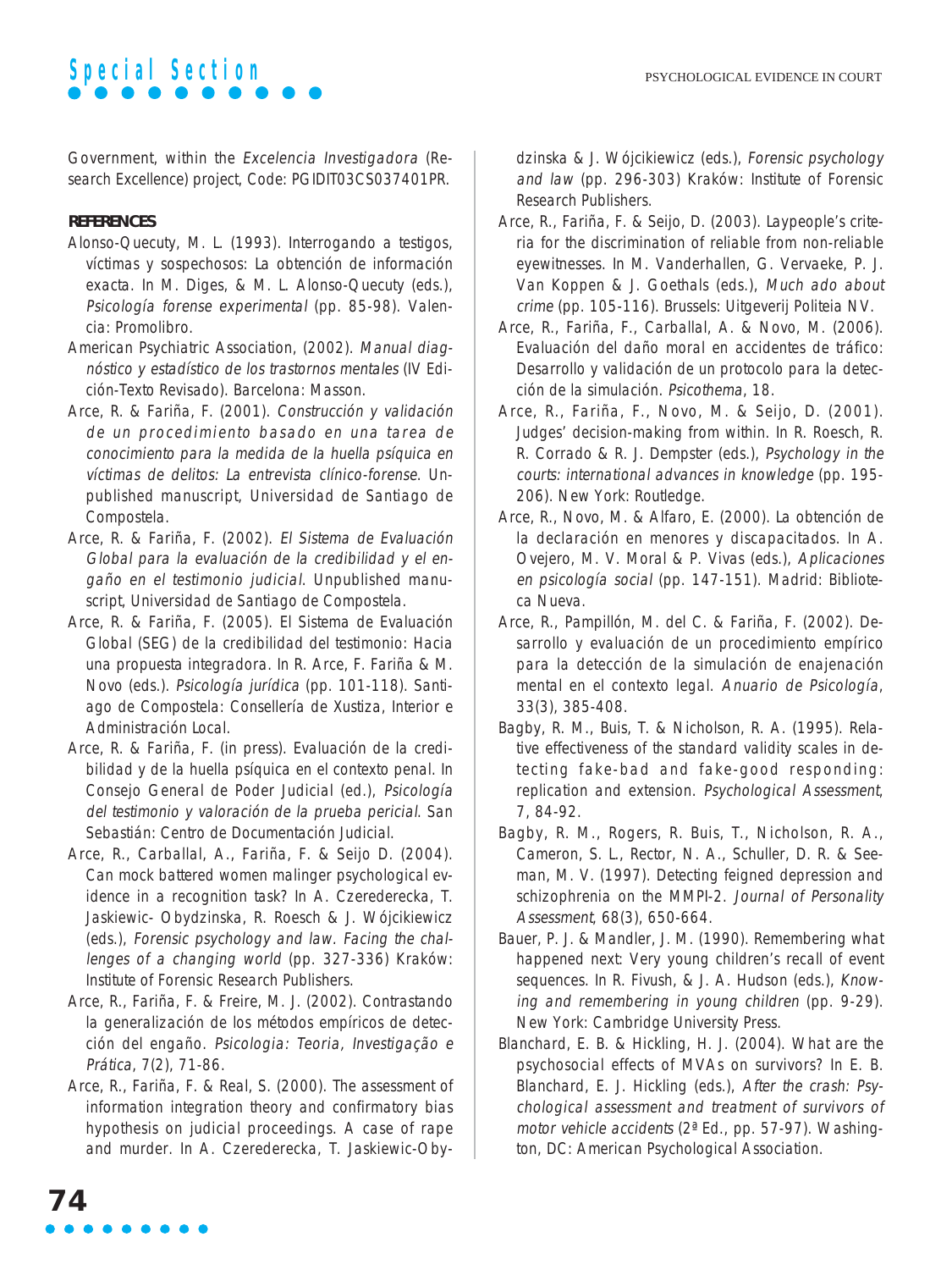- Bower, G. (1967). A multicomponent theory of memory trace. In K. W. Spence & J. T. Spence (eds.), The psychology of learning and motivation (Vol. 1) (pp. 229- 325). New York: Academic Press.
- Bower, G. H. & Morrow, D. G. (1990). Mental models in narrative comprehension. Science, 247, 44-48. Brown, L., Sherbenou, R. & Johnsen, S. (1995). Toni-2. Madrid: TEA Ediciones.
- Bull, R. (1995). Interviewing people with communicative disabilities. In R. Bull & D. Carson (eds.), Handbook of psychology in legal contexts (pp. 247-260). Chichester: John Wiley and Sons.
- Bull, R. (1997). Entrevistas a niños testigos. In F. Fariña & R. Arce (eds.), Psicología e investigación judicial (pp. 19-38). Madrid: Fundación Universidad Empresa.
- Butcher J. N. & Miller, K. B. (1999). Personality assessment in personal injury litigation. In A. K. Hess & I. B. Weiner (eds.), The handbook of forensic psychology (2ª Ed., pp. 104-126). New York: John Wiley and Sons.
- Campos, L. & Alonso-Quecuty, M. L. (1999). The cognitive interview: Much more than simply "try again". Psychology, Crime and Law, 5(1-2), 47-59.
- Cunnien, A. J. (1997). Psychiatric and medical syndromes associated with deception. In R. Rogers (ed.), Clinical assessment of malingering and deception (pp. 23-46). New York: Guilford Press.
- Dammeyer, M. D. (1998). The assessment of child sexual abuse allegations: Using research to guide clinical decision making. Behavioral Sciences and the Law, 16, 21-34.
- Davies, G., Tarrant, A. & Flin, R. (1989). Close encounters of the witness kind: Children's memory for a simulated health inspection. British Journal of Psychology, 80, 415-429.
- Derogatis, L. R. (2002). SCL-90-R. Manual. Madrid: TEA Ediciones.
- Duckworth, J. & Anderson, W. P. (1995). MMPI and MMPI-2: Interpretation manual for counsellors and clinicians. Bristol: Accelerated Development.
- Echeburúa, E. & Corral, P. (1998). Manual de violencia familiar. Madrid: Siglo XXI.
- Echeburúa, E., Corral, P. de & Amor, P. J. (2002). Evaluación del daño psicológico en víctimas de crímenes violentos. Psicothema, 14, 139-146.
- Echeburúa, E., Corral, P. de, Zubizarreta, I. & Sarasúa, B. (1995). Trastorno de estrés postraumático crónico en víctimas de agresiones sexuales. A Coruña: Fun-

dación Paideia.

- Fisher, R. P. & Geiselman, R. E. (1992). Memory-enhancing techniques for investigative interview. Springfield: Charles C. Thomas.
- Fisher, R. P., Geiselman, R. E., Raymond, D. S., Jurkevich, L. M. & Warhaftig, M. L. (1987). Enhancing eyewitness memory: Refining the cognitive interview. Journal of Police Science and Administration, 15, 291-297.
- Freed, D. M., Corkin, S., Growdon, J. H. & Nissen, M. J. (1989). Selective attention in Alzheimer's disease: Characterizing cognitive subgroups of patients. Neuropsychologia, 27, 325-339.

Gil, R. (1999). Neuropsicología. Barcelona: Masson.

- Goodman, G. S., Quas, J. A., Batterman-Faunce, J. M., Riddlesberger, M. M. & Kuhn, J. (1997). Children's reactions to and memory for a stressful event: Influences of age, anatomical dolls, knowledge, and parental attachment. Applied Developmental Science, 1, 54-75.
- Graham, J. R. (1992). Interpretation of MMPI-2. Validity and clinical scales. Bruges, workshop.
- Hart, R. P. & O'Shanick, G. J.(1993). Forgetting rates for verbal, pictorial, and figural stimuli. Journal of Clinical and Experimental Neuropsychology, 15, 245-265.
- Hathaway, S. R. & McKinley, J. C. (1999). MMPI-2. Inventario multifásico de personalidad de Minnesota-2. Manual. Madrid: TEA Ediciones.
- Home Office and The Department of Health (1992). Memorandum of good practice on video recorded interviews with child witnesses for criminal proceedings. London: HMSO.
- Johnson, M. K. & Raye, C. L. (1981). Reality monitoring. Psychological Review, 88, 67-85.
- Kelley, H. H. & Stahelski, A. J. (1970). Social interaction basis of cooperators' and competitors' beliefs about others. Journal of Personality and Social Psychology, 16, 66-91.
- Köhnken, G. (1999). Assessing credibility. Pre-conference of the EAPL Programme of Applied Courses, Dublin.
- Köhnken,G., Milne, R., Memon, A. & Bull, R. (1999). The cognitive interview: A meta-analysis. Psychology, Crime and Law, 5, 3-27.
- Landry, K. L. & Brigham, J. C. (1992). The effect of training in criteria-based content analysis on the ability to detect deception in adults. Law and Human Behavior, 16, 663-676.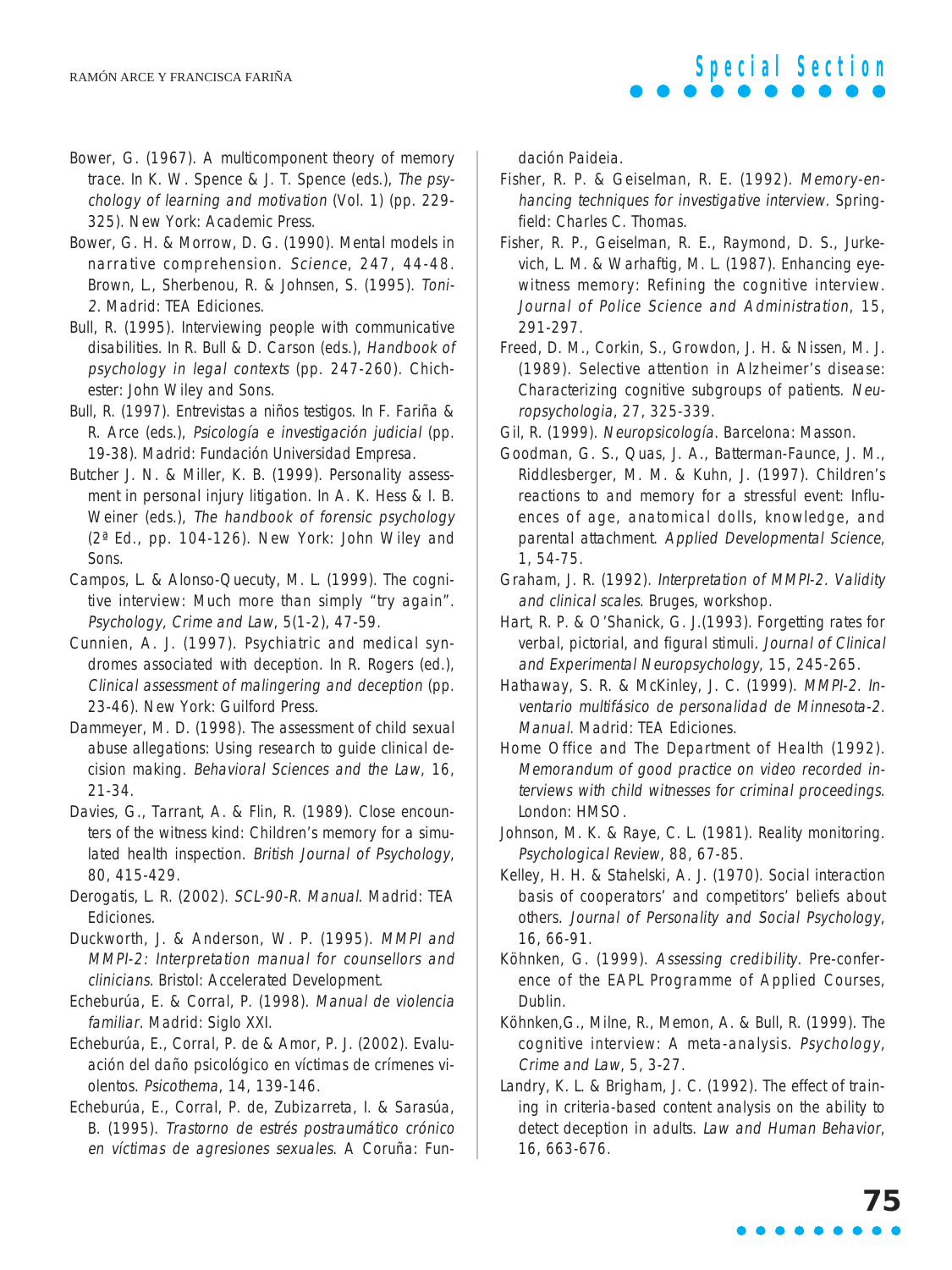- Lewis, M. & Saarni, C. (1993). Lying and deception in everyday life. New York: Guilford Press.
- Loftus, E. F., Korf, N. L. & Schooler, J. W. (1988). Misguided memories: Sincere distortions of reality. In J. C. Yuille (ed.), Credibility assessment (pp. 155-172). Dordrecht: Kluwer.
- Mantwill, M., Köhnken, G. & Ascherman, E. (1995). Effects of the cognitive interview on the recall of familiar and unfamiliar events. Journal of Applied Psychology, 80, 68-78.
- Memon, A. & Bull, R. (1991). The cognitive interview: Its origins, empirical support, evaluation and practical implications. Journal of Community and Applied Social Psychology, 1, 291-307.
- Memon, A., Cronin, O., Eaves, R. & Bull, R. (1993). The cognitive interview and the child witness. In N. K. Clark & G. M. Stephenson (eds.), Issues in criminology and legal psychology: Vol. 20. Children, evidence and procedure. Leicester: British Psychological Society.
- Memon, A. Cronin, O., Eaves, R. & Bull, R. (1996). An empirical test of mnemonic components of cognitive interview. In G. M. Davies, S. Lloyd-Bostock, M. Mc-Murran, & C. Wilson (eds.), Psychology and law: Advances in research (pp. 135-145). Berlin: Walter de Gruyter.
- Memon, A., Wark, L., Bull, R. & Köhnken, G. (1997). Isolating the effects of the cognitive interview techniques. British Journal of Psychology, 88, 179-198.
- Memon. A. & Bull, R. (1999). Handbook of the psychology of interviewing. Chichester: John Wiley and Sons.
- Mira, J. J. (1989). Estudios de psicología en ambientes procesales: Un análisis de metamemoria. Doctoral Thesis, Universidad Autónoma de Madrid.
- Miranda v. Arizona, 384 U.S. 436 (1966).
- Ostrom, T. M., Werner, C. & Saks, M. J. (1978). An integration theory analysis of jurors' presumptions of guilt or innocence. Journal of Personality and Social Psychology, 36, 436-450.
- Peña-Casanova, J. (1990). Programa integrado de exploración neuropsicológica. Test Barcelona. Barcelona: Masson.
- Piñeiro, A. (2005). Criterios empíricos de credibilidad y profesionales de la justicia. In R. Arce, F. Fariña & M. Novo (eds.). Psicología jurídica (pp. 213-221). Santiago de Compostela: Consellería de Xustiza.
- Porter, S. & Yuille, J. C. (1996). The language of deceit: An investigation of the verbal clues in the interrogation context. Law and Human Behavior, 20(4), 443- 458.
- Raskin, D. C. & Steller, M. (1989). Assessing credibility of allegations of child sexual abuse: Polygraph examinations and statement analysis. In H. Wegener, F. Lösel & J. Haisch (eds.), Criminal behaviour and the justice system: Psychological perspectives (pp. 290- 302). Heidelberg: Springer-Verlag.
- Rogers, R. (1992). Structured interview of reported symptoms. Odessa, Fl.: Psychological Assessment Resources.
- Rogers, R. (1997). Researching dissimulation. In R. Rogers (ed.), Clinical assessment of malingering and deception (pp. 398-426). New York: Guilford Press.
- Rogers, R. & Mitchell, C. N. (1991). Mental health experts and the criminal courts: A handbook for layers and clinicians. Scarborough, ON: Thomson Professional Publishing Canada.
- Roig-Fusté, J. M. (1993). MMPI y MMPI-2 en la exploración de la personalidad. Barcelona: Agil Offset.
- Sallmann, P. & Willis, J. (1984). Criminal justice in Australia. Melbourne: Oxford University Press.
- Schum, D. A. (1977). The behavioral richness of cascaded inference models: Examples of jurisprudence. In N. J. Castellan, D. B. Pisoni & G. R. Potts (eds.), Cognitive theory (vol. 2). Hillsdale, N.J.: LEA.
- Spörer, S. L. (1997). The less traveled road to truth: Verbal cues in deception detection in accounts of fabricated and self-experienced events. Applied Cognitive Psychology, 11, 373-397.
- Steller, M. (1989). Recent developments in statement analysis. In J. C. Yuille (ed.), Credibility assessment. (pp. 135-154). Dordrecht: Kluwer Academic Publishers.
- Steller, M. & Köhnken, G. (1994). Análisis de declaraciones basados en criterios. In D. C. Raskin (ed.), Métodos psicológicos en la investigación y pruebas criminales (pp. 217-245). Bilbao: Desclée de Brouwer (Orig. 1989).
- Tulving, E. (1983). Elements of episodic memory. Oxford: Clarendon Press.
- Tulving, E. & Thomson, D. M. (1973). Encoding specificity and retrieval processes in episodic memory. Psychological Review, 80, 353-370.
- Tversky, A. (1977). Features of similarity. Psychological Review, 84, 327-352.
- Undeutsch, U. (1967). Beurteilung der glaubhaftigkeit von zeugenaussagen. In U. Undeutsch (ed.), Handbuch der psychologie, Vol. II: Forensische psychologie (pp. 26-181). Göttingen: Verlag für Psychologie.